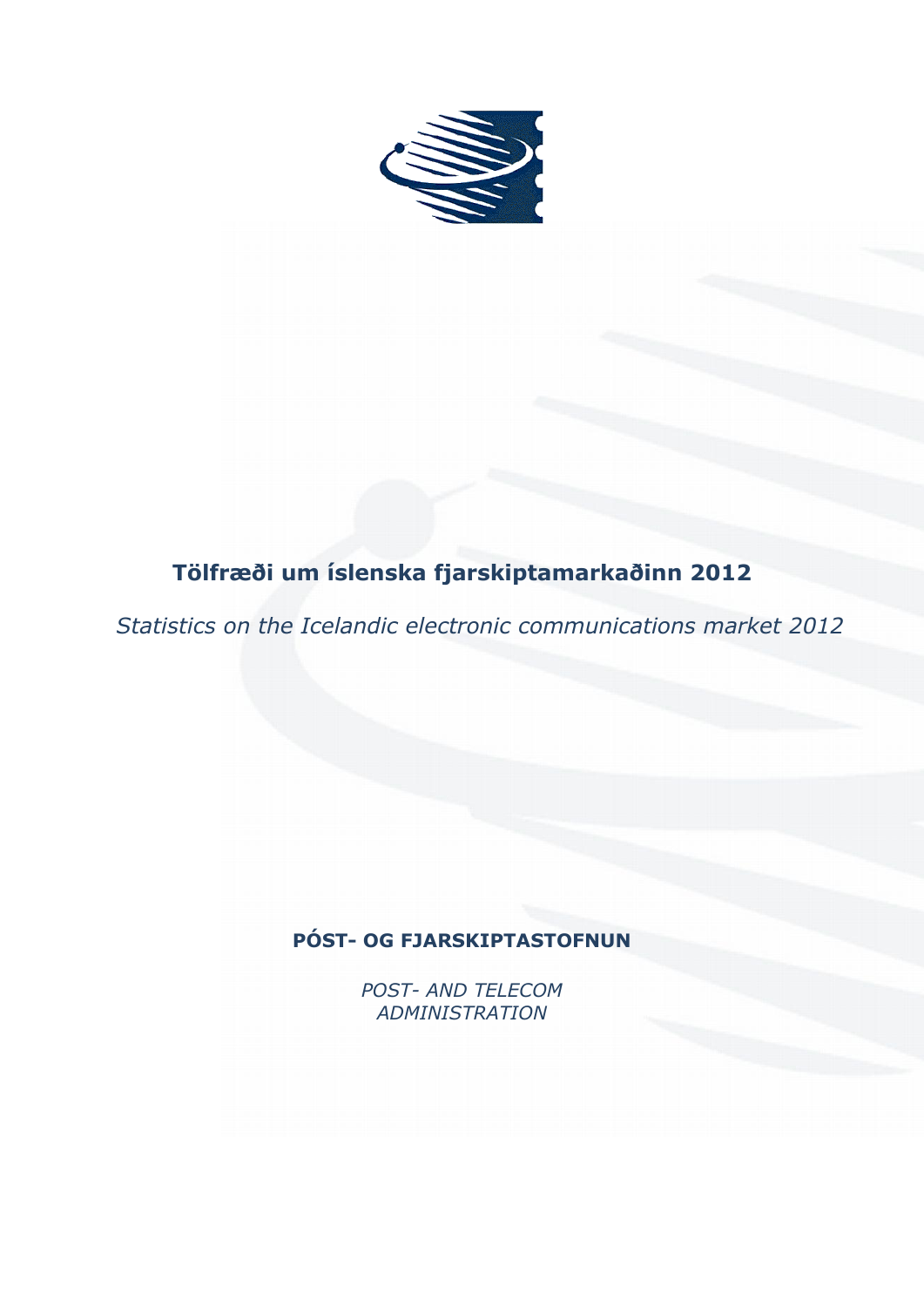# **Efnisyfirlit – Table of contents**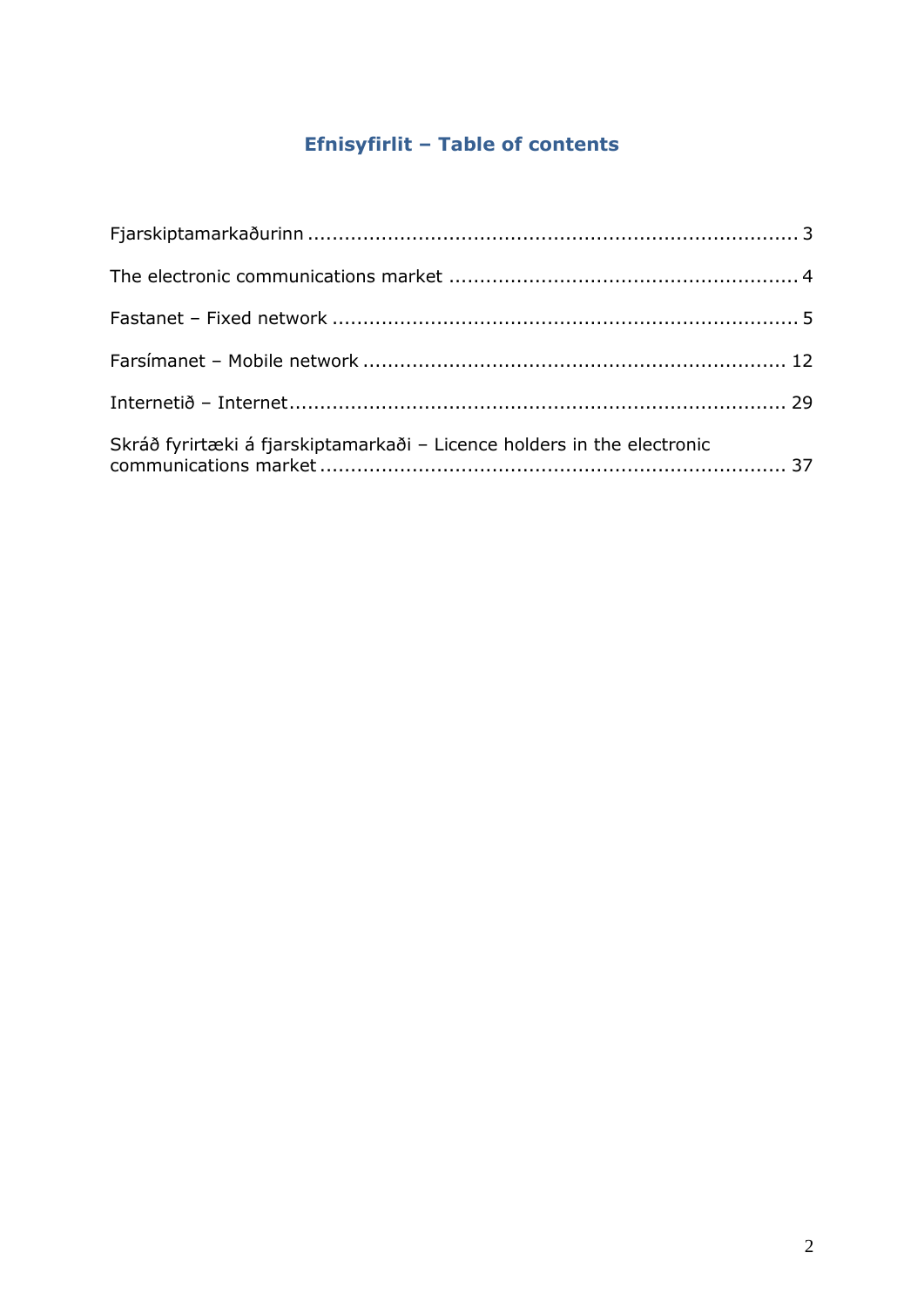# <span id="page-2-0"></span>**Fjarskiptamarkaðurinn**

Póst- og fjarskiptastofnun (PFS) gefur tvisvar á ári út sérstaka skýrslu um tölfræði á fjarskiptamarkaðnum á Íslandi. Stofnunin safnar upplýsingum frá skráðum fjarskiptafyrirtækjum hér á landi og er þessi skýrsla unnin upp úr þeim. Í skýrslunni eru upplýsingar um helstu stærðir og fyrirtæki á fjarskiptamarkaði. Markmiðið er að bæta upplýsingagjöf og auka gagnsæi á þessum markaði. Þessi skýrsla er í samræmi við þær skýrslur sem systurstofnanir PFS í nágrannalöndum okkar gefa út.

Miklar breytingar hafa orðið á fjarskiptamarkaðnum síðustu ár. Ný fyrirtæki hafa verið stofnuð, fyrirtæki hafa sameinast og nýjar vörur hafa komið á markaðinn. Allt hefur þetta áhrif til breytinga. Í þessari skýrslu eru til skoðunar þrjú síðustu ár, 2010 – 2012, og er henni skipt upp eftir fastanetinu, farsímanetinu, internetinu og veltu og fjárfestingu á fjarskiptamarkaði.

Helstu fyrirtæki á fjarskiptamarkaðnum eru Síminn hf., Fjarskipti ehf. (Vodafone), Nova ehf. og IP-fjarskipti ehf. (Tal).

Síminn er stærsta fjarskiptafyrirtækið og rekur það bæði talsímaþjónustu á fastaneti og farsímaþjónustu, auk internetþjónustu og breiðbandssjónvarp. Á árinu 2007 var fjarskiptanet Símans skilið frá annarri starfsemi þess og stofnað sérstakt félag um rekstur þess, Míla ehf.

Vodafone er næst stærst og rekur einnig talsímaþjónustu, farsímaþjónustu, internetþjónustu og breiðbandssjónvarp. Vodafone varð til við sameiningu þriggja fyrirtækja sem áður störfuðu á fjarskiptamarkaðnum, þ.e. Íslandssími, Tal og Halló.

Tal (áður Hive) endurselur bæði talsímaþjónustu og farsímaþjónustu auk internetþjónustu. Fyrirtækin Tal og SKO sameinuðust á árinu 2008.

Nova hóf starfsemi í lok ársins 2007 og rekur farsímaþjónustu.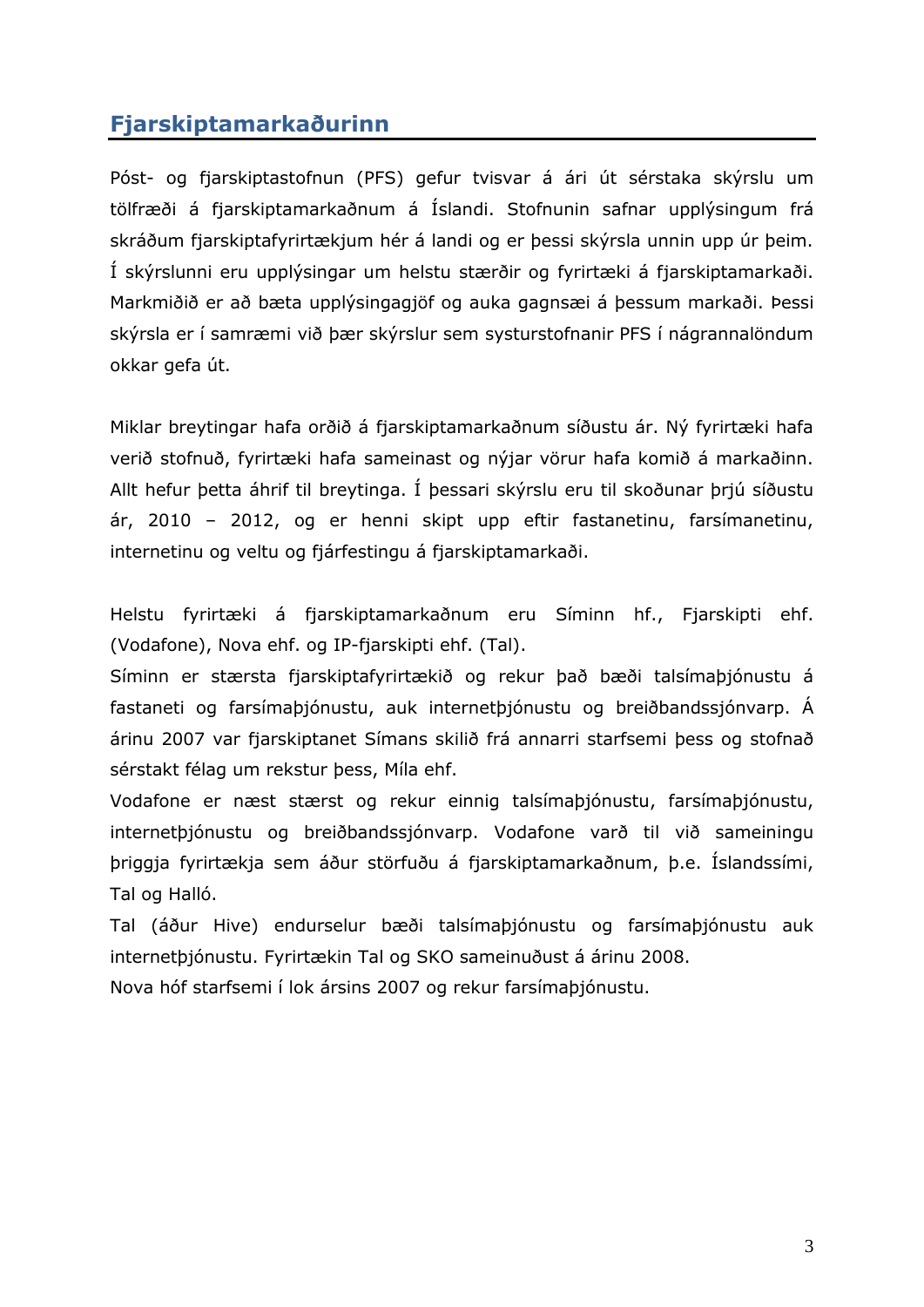# <span id="page-3-0"></span>**The electronic communications market**

*This is the Post and Telecom Administration´s annual statistical report on the electronic communications market in Iceland. The Administration (PTA) gathers information from registered electronic communications undertakings in Iceland,*  and the information presented herein is prepared from those data. The report *contains information on the principal figures pertaining to the electronic communications market and the companies operating in the market. The intention is to improve the quality of information disclosure and to increase transparency in this market. This report is similar to those issued by PTA's sister organisations in neighbouring countries.* 

*The electronic communications market has undergone substantial changes in recent years. New companies have been established, others have merged, and new products have been introduced into the market. All of these factors act to change the market. This report examines the last three years – 2010 through 2012 – and is divided into sections dedicated to fixed-line networks, mobile networks, Internet, and turnover and investments in the electronic communications market.* 

*The principal operators in the electronic communications market are Síminn hf., Fjarskipti ehf. (Vodafone), Nova ehf., IP-fjarskipti ehf. (Tal). Síminn, the largest of these undertakings, operates fixed-line and mobile voice call services, as well as Internet services and broadband television. In 2007, Síminn's electronic communications network was segregated from the company's other operations, and a separate company, Míla ehf., was established. Vodafone, the secondlargest operator, offers fixed-line services, mobile phone services, Internet and broadband television. Vodafone was created by the merger of three previous electronic communications operators: Íslandssími, Tal, and Halló. Tal (formerly Hive) resells fixed-line services and mobile call services, as well as Internet services. Tal and SKO were merged in the year 2008. Nova began to operate mobile voice call service by end of the year 2007.*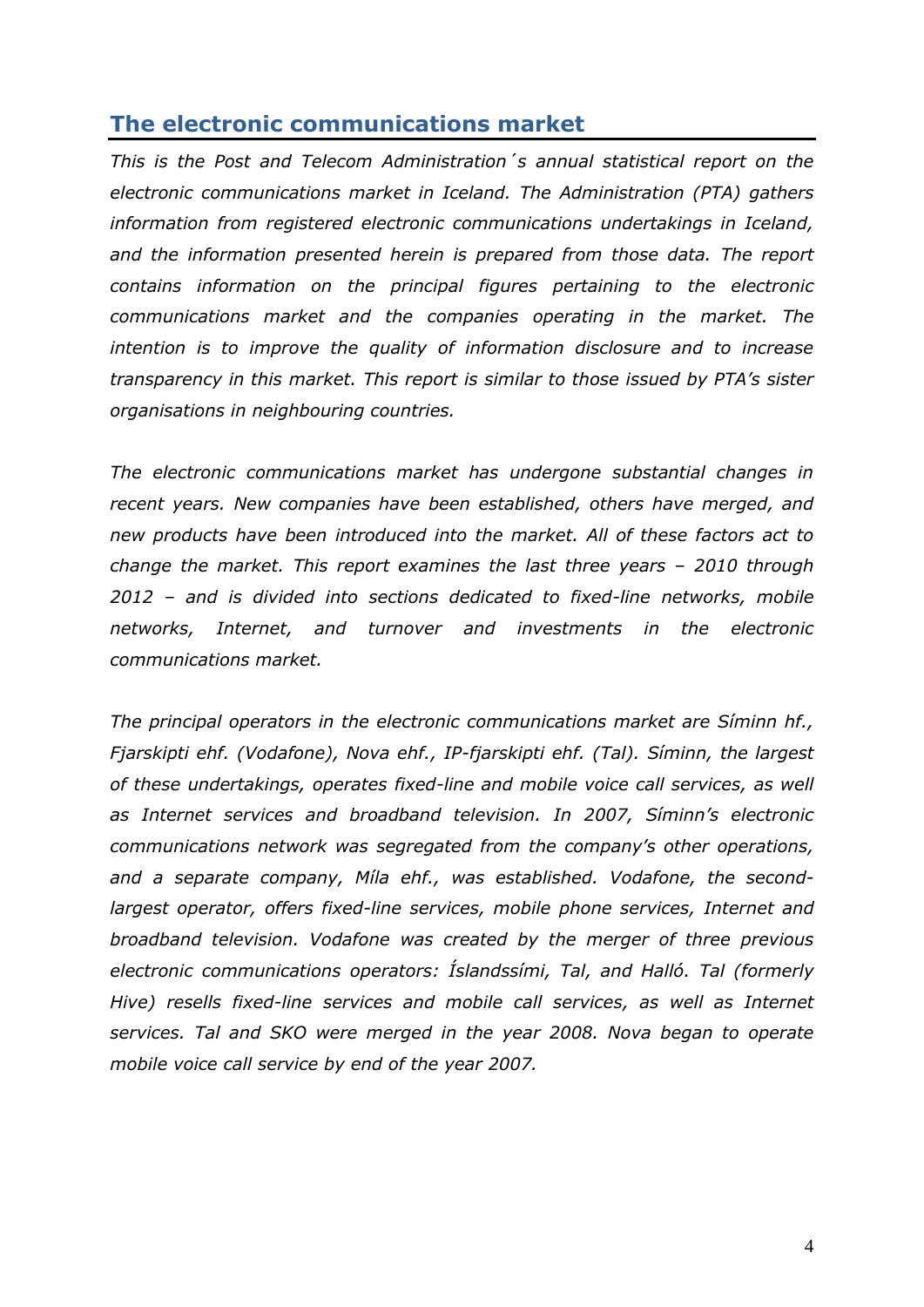#### <span id="page-4-0"></span>**Tafla 1. Helstu stærðir á fastaneti 2010 – 2012**

*Table 1. Main indicators in the fixed network 2010 – 2012*

| Í lok árs / End of                                | 2010    | 2011    | 2012    |
|---------------------------------------------------|---------|---------|---------|
| Heildarfjöldi aðgangslína / Subscribers lines     | 142.482 | 136.574 | 133.276 |
| PSTN aðgangslínur / PSTN subscribers lines        | 132.069 | 126.955 | 125.099 |
| ISDN línur (2B) / ISDN (2B) subscribers lines     | 9.405   | 8.626   | 7.536   |
| ISDN línur (30B) / ISDN (30B) subscribers lines   | 1.008   | 993     | 641     |
|                                                   |         |         |         |
| Netsími (49X-XXXX) / IP phone                     | 3.001   | 3.277   | 3.260   |
| VoIP sími / VoIP phone                            | 11.820  | 17.674  | 21.829  |
| Almenningssimar / Public phones                   | 269     | 177     | 120     |
|                                                   |         |         |         |
| (1.000 mínútur / minutes)                         |         |         |         |
| Símtöl til fastaneta / Calls to fixed networks    | 462.848 | 439.551 | 408.504 |
| Símtöl til útlanda / Outgoing international calls | 25.190  | 22.872  | 18.113  |
| Símtöl til farsímaneta / Calls to mobile networks | 123.453 | 118.223 | 110.376 |
| Símtöl á internetið / Calls to the internet       | 6.771   | 2.182   | 974     |

### **Mynd 1. Fjöldi aðgangslína í fastanetinu 1998 - 2012**

*Picture 1. Total subscribers lines in the fixed network 1998 - 2012*

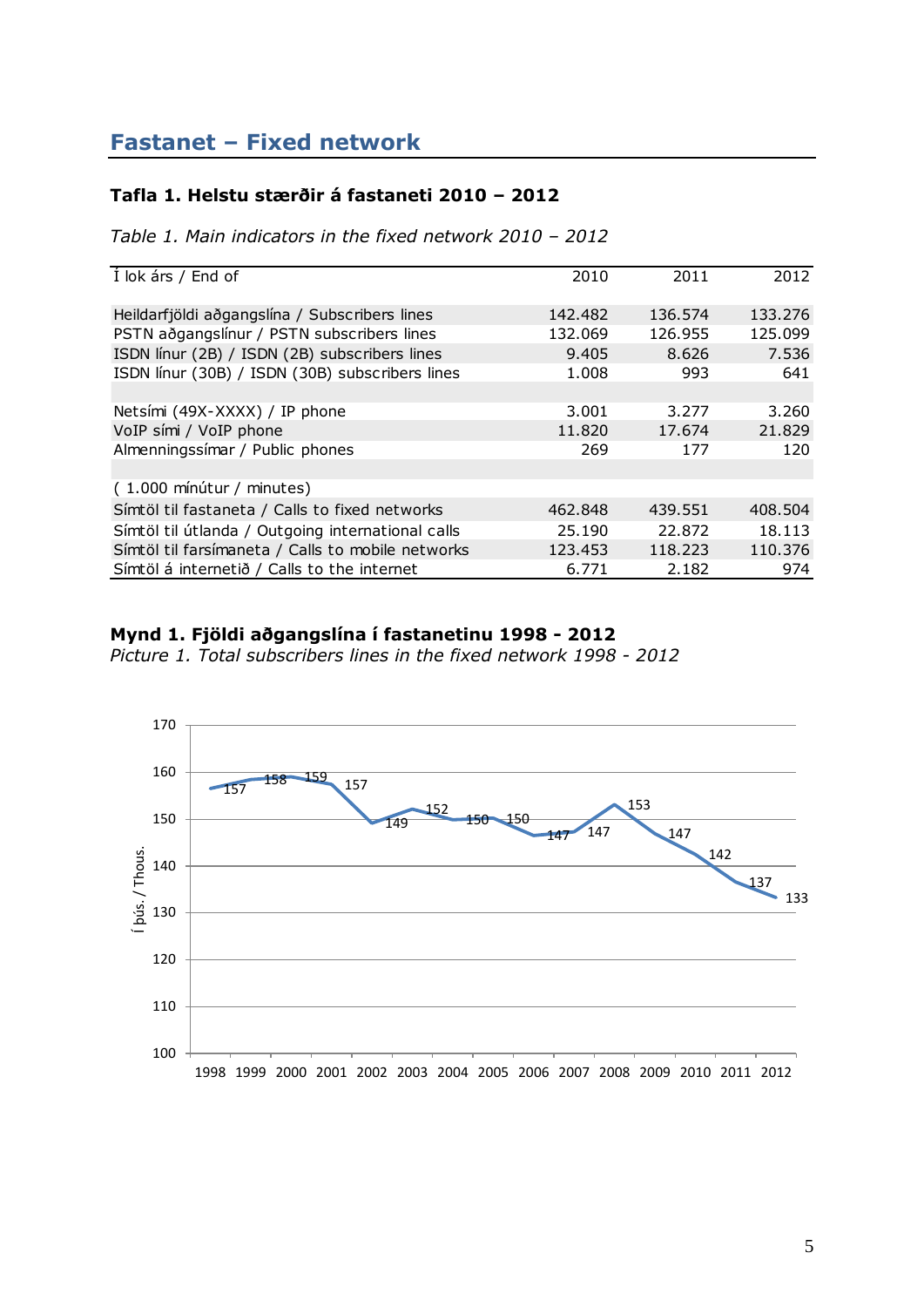#### **Tafla 2. PSTN notendalínur 2010 – 2012**

|                        |         | Fjöldi  |         | Markaðshlutdeild |                      |       |
|------------------------|---------|---------|---------|------------------|----------------------|-------|
|                        |         | Number  |         |                  | Market share         |       |
| Í lok árs / End of     | 2010    | 2011    | 2012    | 2010             | 2011                 | 2012  |
| Samtals / Total        | 132.069 | 126.955 | 125.099 |                  | 100,0% 100,0% 100,0% |       |
| - Heimili / Private    | 100.827 | 99.317  | 95.378  | 76,3%            | 78,2%                | 76,2% |
| - Fyrirtæki / Business | 31.242  | 27.638  | 29.721  | 23,7%            | 21,8%                | 23,8% |
|                        |         |         |         |                  |                      |       |
| - Síminn               | 97.148  | 93.390  | 91.509  | 73,6%            | 73,6%                | 73,1% |
| - Vodafone             | 22.217  | 22.463  | 22.169  | 16,8%            | 17,7%                | 17,7% |
| - Tal                  | 12.644  | 10.570  | 9.081   | 9,6%             | 8,3%                 | 7,3%  |
| - Aðrir                | 60      | 532     | 2.340   | 0,0%             | 0,4%                 | 1,9%  |

*Table 2. Ordinary telephone subscribers lines 2010 – 2012*

## **Mynd 2. PSTN notendalínur eftir fyrirtækjum 2010 – 2012**

*Picture 2. Ordinary telephone subscribers lines by companies 2010 – 2012*

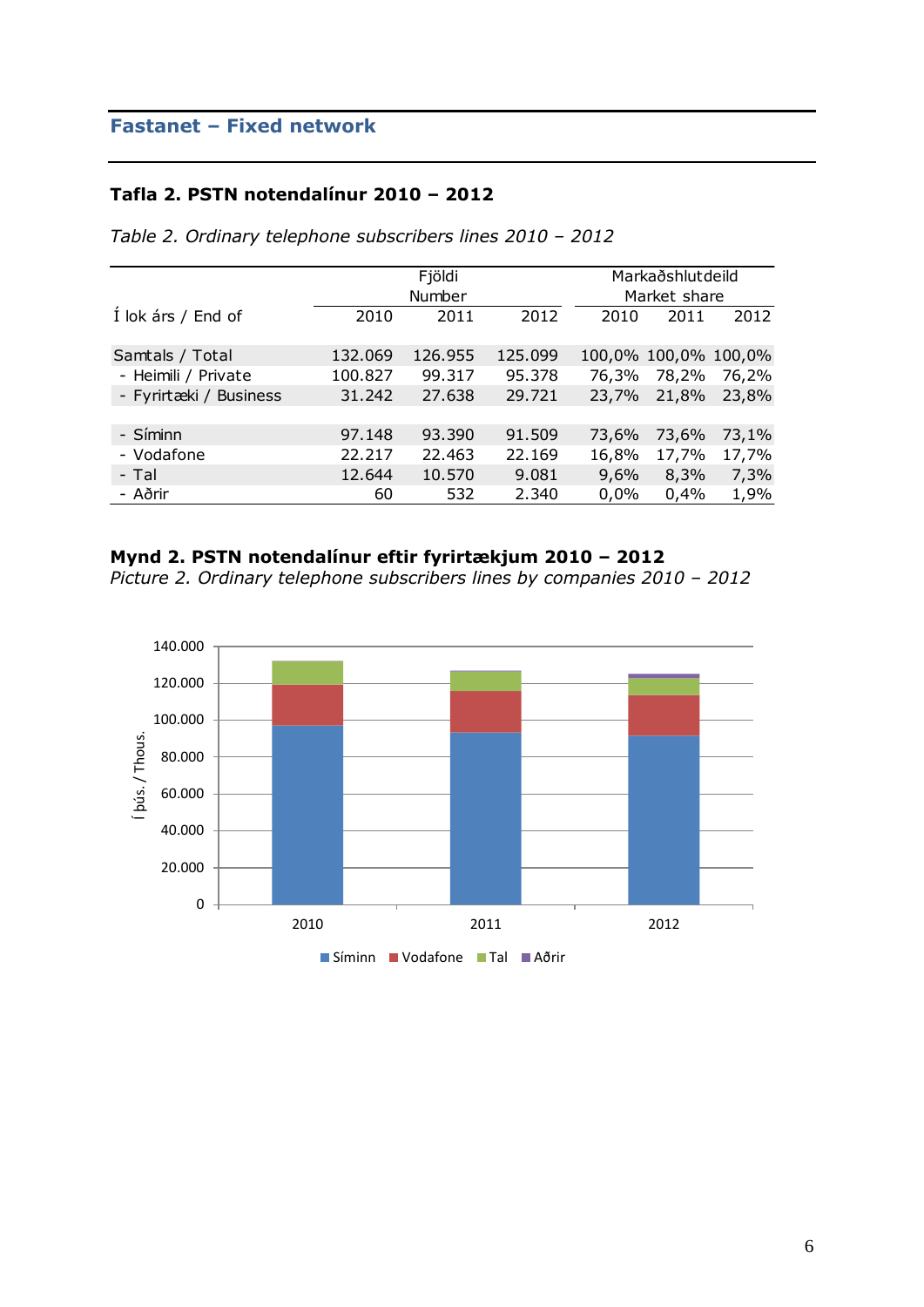### **Tafla 3. ISDN (2B) línur 2010 – 2012**

*Table 3. ISDN (2B) subscribers lines 2010 – 2012*

|                        |          |        | Markaðshlutdeild |                   |              |                      |
|------------------------|----------|--------|------------------|-------------------|--------------|----------------------|
|                        |          | Number |                  |                   | Market share |                      |
| Í lok árs / End of     | 2010     | 2011   | 2012             | 2010              | 2011         | 2012                 |
| Samtals / Total        | 9.405    | 8.626  | 7.536            |                   |              | 100,0% 100,0% 100,0% |
| - Heimili / Private    | 2.008    | 1.681  | 1.334            | 21,4%             | 19,5%        | 17,7%                |
| - Fyrirtæki / Business | 7.397    | 6.945  | 6.202            | 78,6%             | 80,5%        | 82,3%                |
|                        |          |        |                  |                   |              |                      |
| - Síminn               | 8.169    | 7.366  | 6.289            | 86,9%             | 85,4%        | 83,5%                |
| - Vodafone             | 1.236    | 905    | 811              | 13,1%             | 10,5%        | 10,8%                |
| - Aðrir / Others       | $\cdots$ | 355    | 436              | $\sim$ 100 $\sim$ | 4,1%         | 5,8%                 |

# **Mynd 3. Hlutdeild skipt eftir heimilum og fyrirtækjum - 2012**

*Picture 3. Share by private and business - 2012*

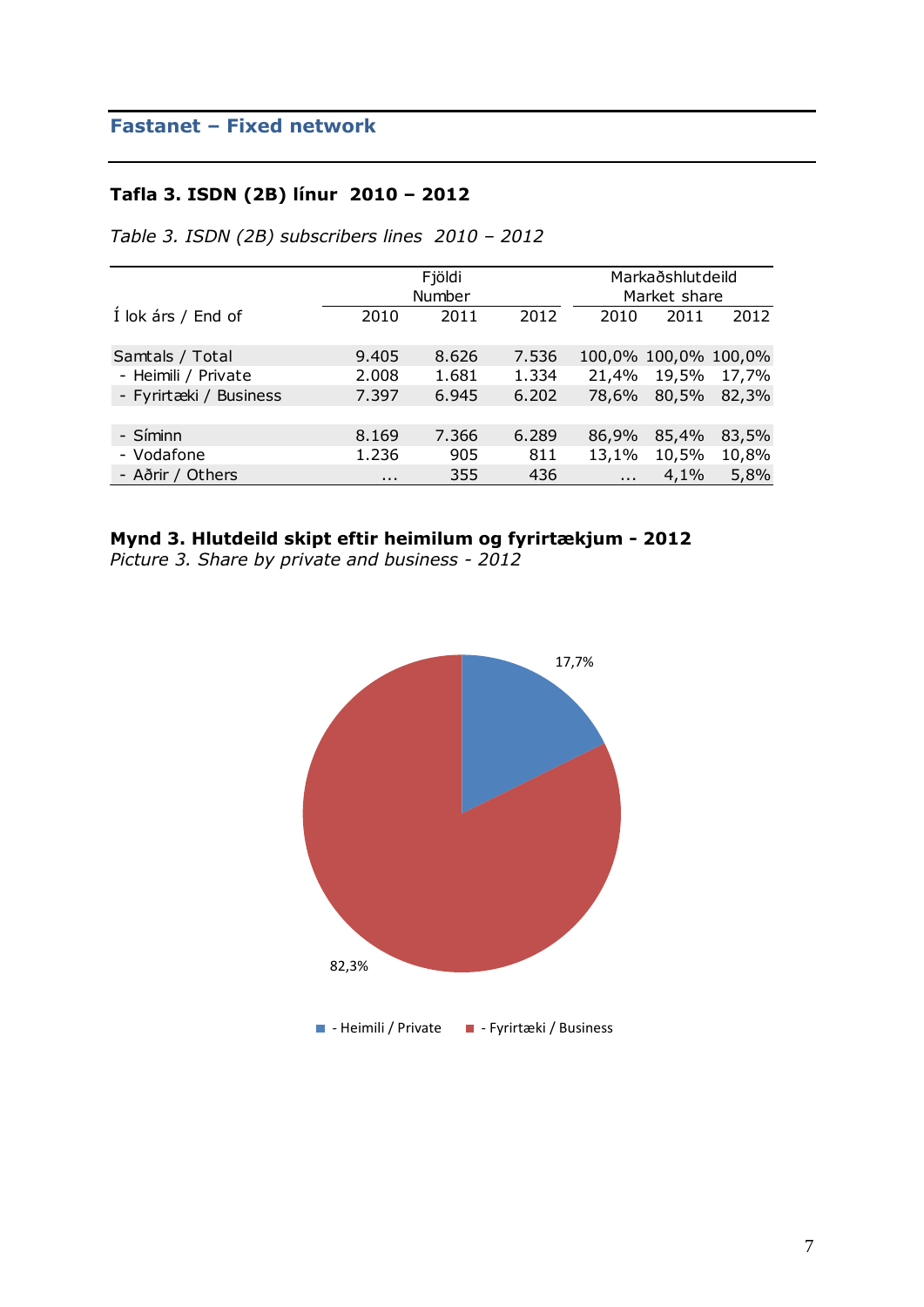### **Tafla 4. Fjöldi mínútna á fastaneti 2010 – 2012**

*Table 4. Total traffic in the fixed network 2010 – 2012*

|                                                     |         | Fjöldi  |         |
|-----------------------------------------------------|---------|---------|---------|
|                                                     |         | Number  |         |
| Á ári / Per year                                    | 2010    | 2011    | 2012    |
| (1.000 mínútur / minutes)                           |         |         |         |
| Samtals / Total                                     | 618.262 | 582.829 | 537.967 |
| - Símtöl til fastaneta / Calls to fixed networks    | 462.848 | 439.551 | 408.504 |
| - Símtöl til útlanda / Outgoing international calls | 25,190  | 22,872  | 18.113  |
| - Símtöl til farsímaneta / Calls to mobile networks | 123.453 | 118.223 | 110.376 |
| - Símtöl á internetið / Calls to internet           | 6.771   | 2.182   | 974     |

#### **Mynd 4. Fjöldi mínútna á fastaneti, 2010 - 2012**

*Picture 4. Total traffic in the fixed network, 2010 – 2012*

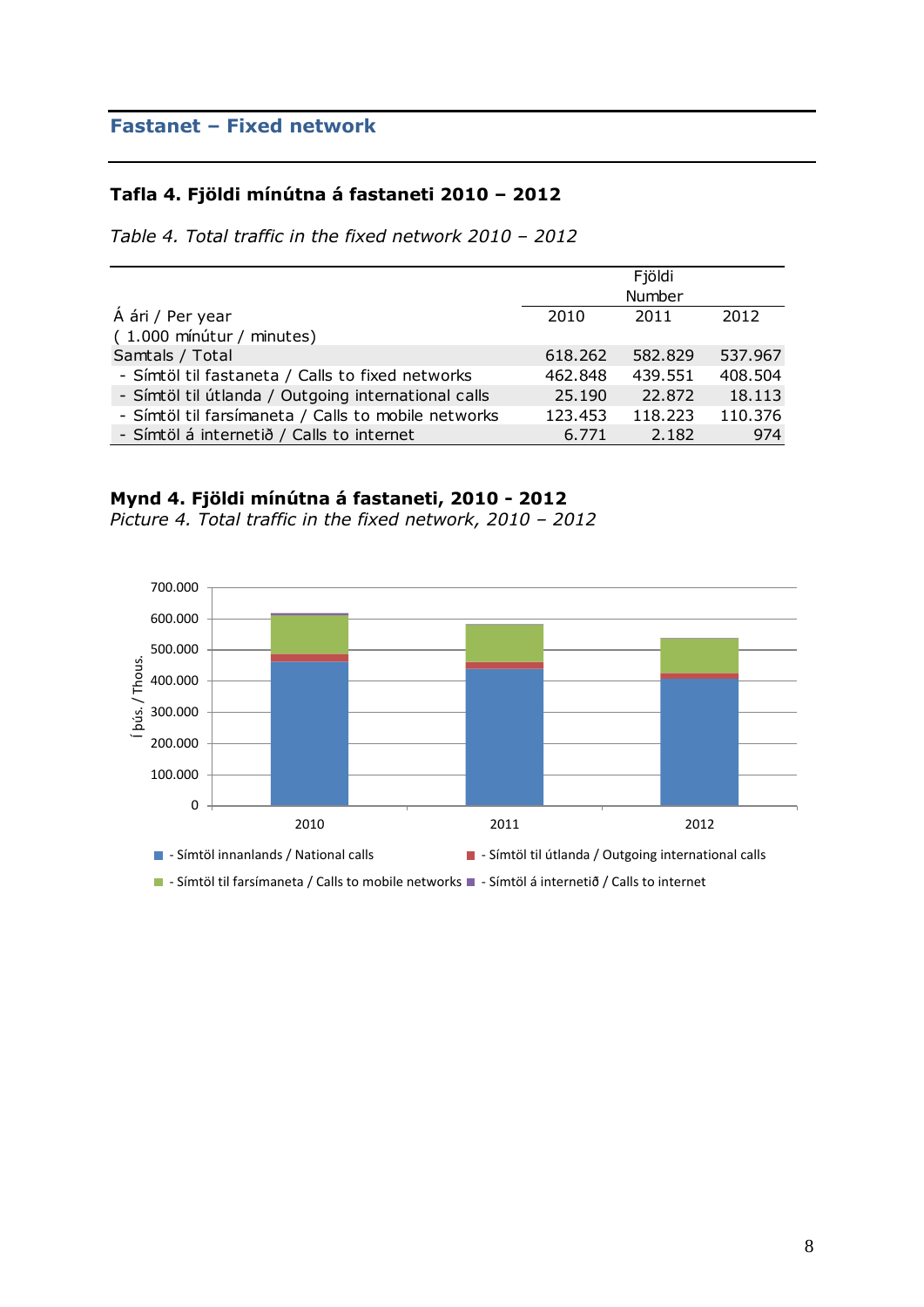# **Tafla 5. Símtöl til fastaneta, 2010 – 2012**

*Table 5. Calls to fixed networks, 2010 – 2012*

|                           |         | Fjöldi  |         |        | Markaðshlutdeild |        |
|---------------------------|---------|---------|---------|--------|------------------|--------|
|                           |         | Number  |         |        | Market share     |        |
| Á ári / Per year          | 2010    | 2011    | 2012    | 2010   | 2011             | 2012   |
| (1.000 mínútur / minutes) |         |         |         |        |                  |        |
| Samtals / Total           | 462.848 | 439.551 | 408.504 | 100,0% | 100,0%           | 100,0% |
| - Heimili / Private       | 327.879 | 310.378 | 292.729 | 70,8%  | 70,6%            | 71,7%  |
| - Fyrirtæki / Business    | 134.969 | 129.173 | 115.774 | 29,2%  | 29,4%            | 28,3%  |
|                           |         |         |         |        |                  |        |
| - Síminn                  | 289.463 | 267.491 | 249.052 | 62,5%  | 60,9%            | 61,0%  |
| - Vodafone                | 130.521 | 129.531 | 113.804 | 28,2%  | 29,5%            | 27,9%  |
| - Tal                     | 42.177  | 35.726  | 35,477  | 9,1%   | 8,1%             | 8,7%   |
| - Aðrir / Others          | 687     | 6.804   | 10.171  | 0,1%   | 1,5%             | 2,5%   |

### **Mynd 5. Markaðshlutdeild skipt eftir fyrirtækjum, 2010 - 2012**

*Picture 5. Market share by companies, 2010 - 2012*

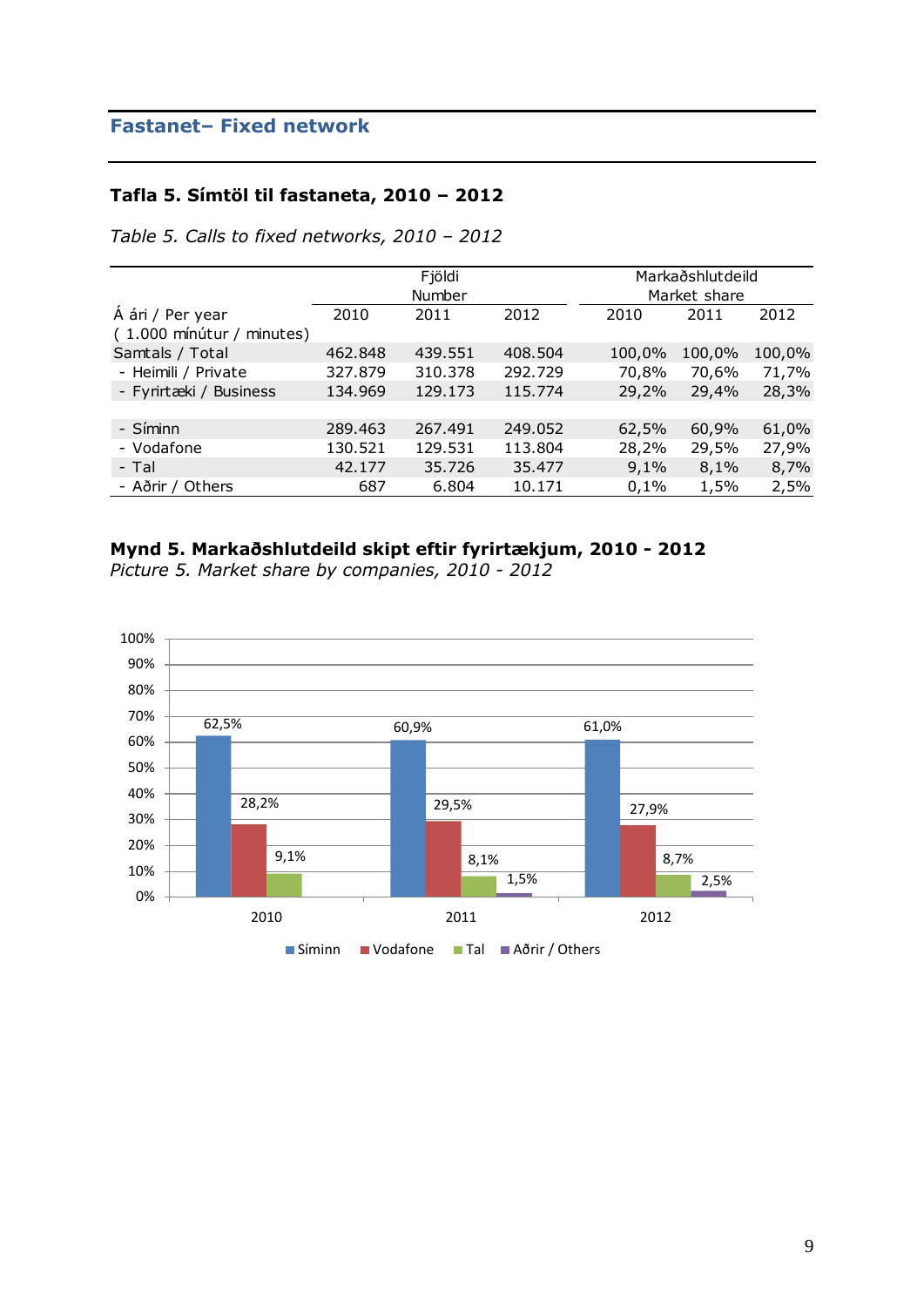### **Tafla 6. Símtöl til útlanda<sup>1</sup> 2010 – 2012**

|                                               |        | Fjöldi<br>Number |        |        | Markaðshlutdeild<br>Market share |        |
|-----------------------------------------------|--------|------------------|--------|--------|----------------------------------|--------|
| Á ári / Per year<br>(1.000 mínútur / minutes) | 2010   | 2011             | 2012   | 2010   | 2011                             | 2012   |
| Samtals / Total                               | 25,190 | 22.872           | 18.113 | 100,0% | 100,0%                           | 100,0% |
| - Heimili / Private                           | 19.469 | 18.278           | 14.068 | 77,3%  | 79,9%                            | 77,7%  |
| - Fyrirtæki / Business                        | 5.721  | 4.594            | 4.045  | 22,7%  | 20,1%                            | 22,3%  |
| - Síminn                                      | 11.286 | 9.327            | 7.720  | 44,8%  | 40,8%                            | 42,6%  |
| - GlobalCall                                  | 5.142  | 5.332            | 4.595  | 20,4%  | 23,3%                            | 25,4%  |
| - Vodafone                                    | 5.324  | 4.192            | 3.208  | 21,1%  | 18,3%                            | 17,7%  |
| - Tal                                         | 3.341  | 3.166            | 1.376  | 13,3%  | 13,8%                            | 7,6%   |
| - Aðrir / Others                              | 97     | 855              | 1.213  | 0,4%   | 3,7%                             | 6,7%   |

*Table 6. Outgoing international calls 2010 – 2012*

### **Mynd 6. Markaðshlutdeild skipt eftir fyrirtækjum - 2012**

*Picture 6. Market share by companies -2012*



 $^{\rm 1}$  Innifalið í fjölda mínútna til útlanda hjá Tal eru símtöl úr AtlasFrelsi. Minutes from AtlasFrelsi are included in Tal international calls.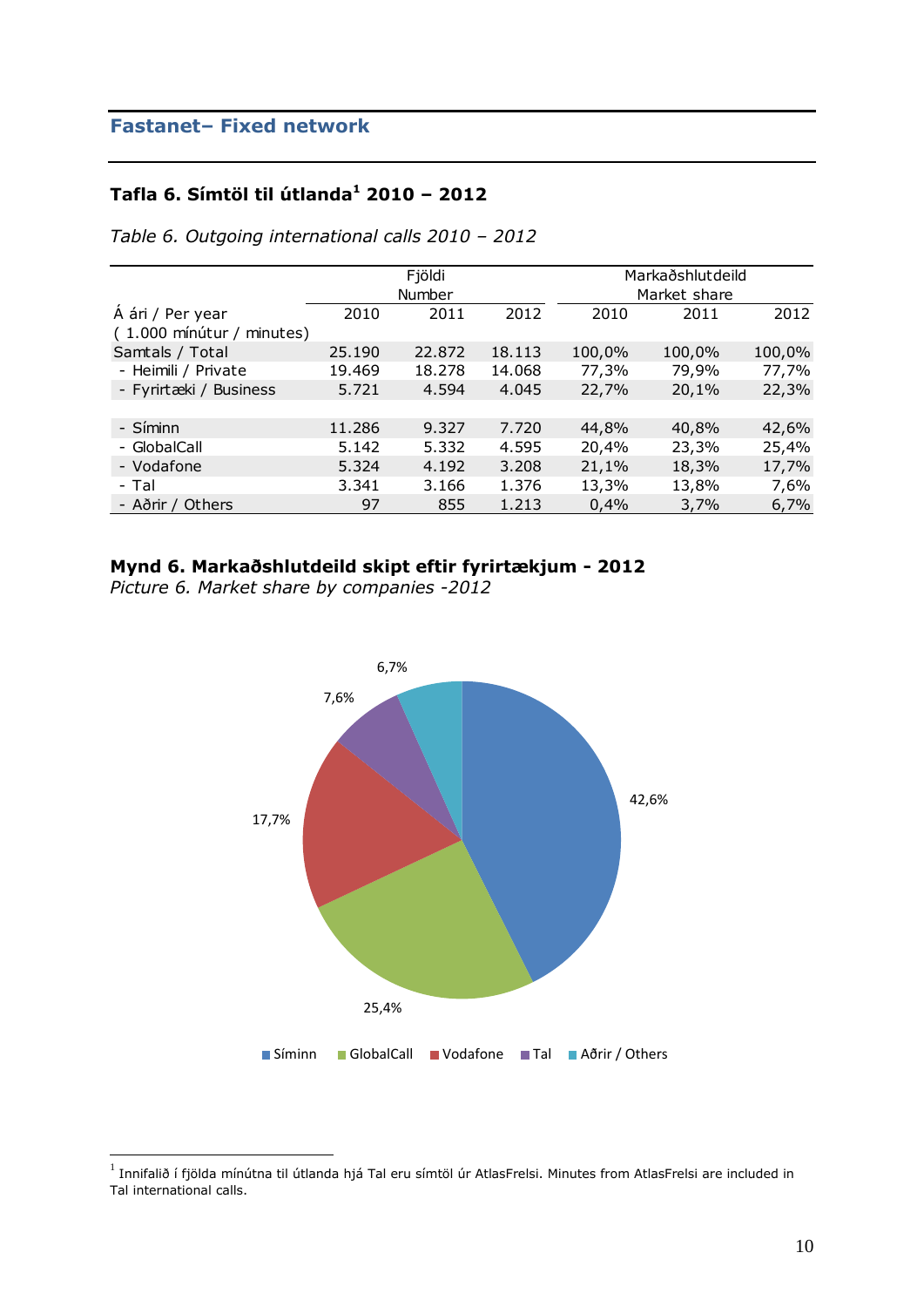#### **Tafla 7. Símtöl til farsímaneta 2010 – 2012**

*Table 7. Calls to mobile networks 2010 – 2012*

|                           |         | Fjöldi  |         |        | Markaðshlutdeild |        |
|---------------------------|---------|---------|---------|--------|------------------|--------|
|                           |         | Number  |         |        | Market share     |        |
| Á ári / Per year          | 2010    | 2011    | 2012    | 2010   | 2011             | 2012   |
| (1.000 mínútur / minutes) |         |         |         |        |                  |        |
| Samtals / Total           | 123.453 | 118.223 | 110.376 | 100,0% | 100,0%           | 100,0% |
| - Heimili / Private       | 52.996  | 47.255  | 44.352  | 42,9%  | 40,0%            | 40,2%  |
| - Fyrirtæki / Business    | 70.457  | 70.968  | 66.023  | 57,1%  | 60,0%            | 59,8%  |
|                           |         |         |         |        |                  |        |
| - Síminn                  | 71.902  | 66.281  | 62.072  | 58,2%  | 56,1%            | 56,2%  |
| - Vodafone                | 45.856  | 45.583  | 40.072  | 37,1%  | 38,6%            | 36,3%  |
| - Tal                     | 5.196   | 3.672   | 4.115   | 4,2%   | 3,1%             | 3,7%   |
| - Aðrir / Others          | 499     | 2.687   | 4.117   | 0,4%   | 2,3%             | 3,7%   |

## **Mynd 7. Markaðshlutdeild skipt eftir fyrirtækjum 2010 - 2012**

*Picture 7. Market share by companies 2010 - 2012*

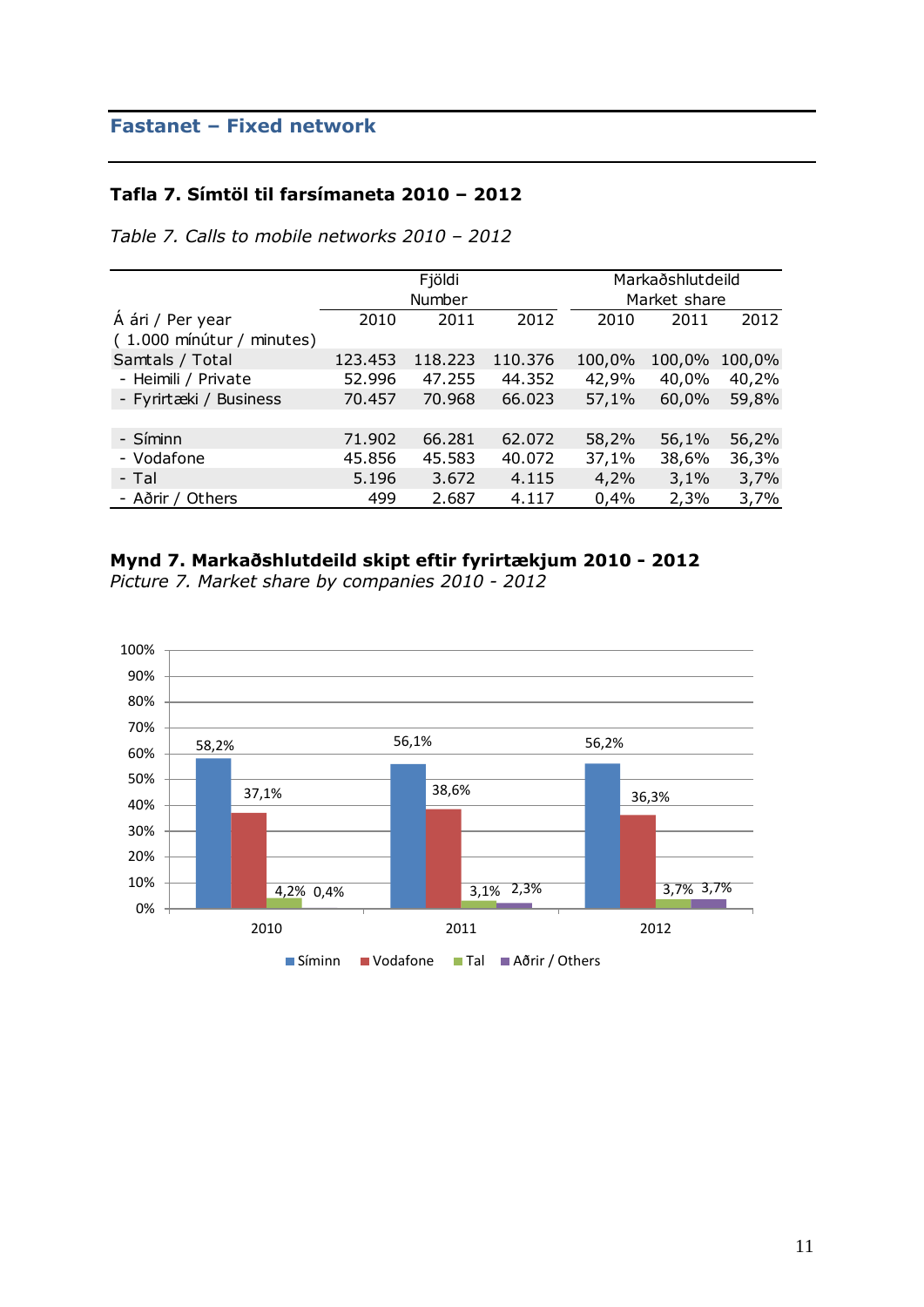## <span id="page-11-0"></span>**Tafla 8. Helstu stærðir á farsímaneti<sup>2</sup> 2010 – 2012**

*Table 8. Main indicators in mobile networks 2010 – 2012*

| Í lok árs / End of                                          | 2010    | 2011    | 2012     |
|-------------------------------------------------------------|---------|---------|----------|
|                                                             |         |         |          |
| Heildarfjöldi farsíma áskrifta / Total mobile subscriptions | 375.430 | 386.053 | 398.643  |
| Farsímaáskriftir með talþjónustu / Mobile voice only        | 341.077 | 344.085 | 352.114  |
| Gagnaáskrift eingöngu / Data only subscriptions             | 34.353  | 41.968  | 46.529   |
|                                                             |         |         |          |
| NMT áskriftir / NMT subscriptions                           | 0       | 0       | $\Omega$ |
| (1.000 mínútur / minutes)                                   |         |         |          |
| Fjöldi mínútna úr farsímum / Total minutes from mobile      | 742.791 | 774.542 | 771.138  |
| Fjöldi mínútna úr NMT / Total minutes from NMT              | 1.629   | 0       | 0        |
| $(1.000 \text{ s/mtöl} / \text{ calls})$                    |         |         |          |
| Fjöldi símtala úr farsímum / Total calls from mobile        | 398.752 | 414.812 | 412.994  |
| Fjöldi símtala úr NMT / Total calls from NMT                | 397     | 0       | $\Omega$ |
| (1.000 skilaboð / Messages)                                 |         |         |          |
| SMS skeyti send úr farsímum / SMS sent from mobile          | 171.931 | 195.461 | 225.108  |
| MMS skeyti send úr farsímum / MMS sent from mobile          | 1.355   | 2.191   | 2.273    |

## **Mynd 8. Hlutfallsleg skipting farsímanotenda – 2012**

*Picture 8. Comparative division of mobile users - 2012*



Farsímaáskriftir með talþjónustu / Mobile voice only Gagnaáskrift eingöngu / Data only subscriptions

 $^2$  NMT var lokað þann 1. september 2010. NMT was closed as of 1st of September 2010.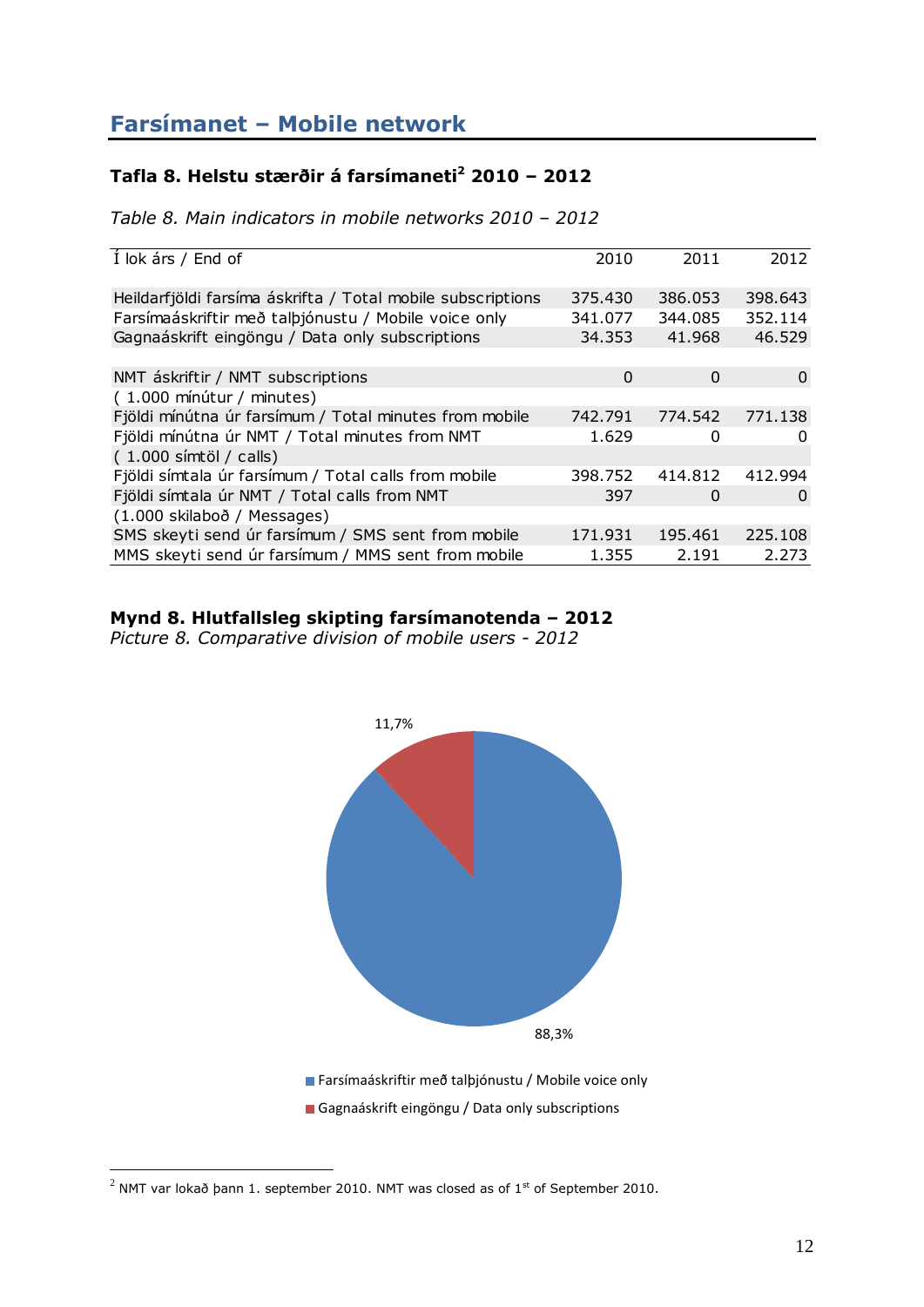### **Tafla 9. Heildarfjöldi áskrifta<sup>3</sup> , 2010 – 2012**

|                    |         | Fjöldi áskrifta<br>Total subscriptions |         |        | Markaðshlutdeild<br>Market share |        |
|--------------------|---------|----------------------------------------|---------|--------|----------------------------------|--------|
| Í lok árs / End of | 2010    | 2011                                   | 2012    | 2010   | 2011                             | 2012   |
| Samtals / Total    | 375.430 | 386.053                                | 398.643 | 100,0% | 100,0%                           | 100,0% |
| - Síminn           | 156.840 | 153.191                                | 148.977 | 41,8%  | 39,7%                            | 37,4%  |
| - Vodafone         | 116.065 | 113.024                                | 115.056 | 30,9%  | 29,3%                            | 28,9%  |
| - Nova             | 82.545  | 99.636                                 | 112.930 | 22,0%  | 25,8%                            | 28,3%  |
| - Tal              | 16.798  | 19.111                                 | 19.908  | 4,5%   | 5,0%                             | 5,0%   |
| - Aðrir / Others   | 3.182   | 1.091                                  | 1.772   | 0,8%   | 0,3%                             | 0,4%   |

*Table 9. Total subscriptions , 2010 – 2012*

### **Mynd 9. Markaðshlutdeild skipt eftir fyrirtækjum - 2012**

*Picture 9. Market share by companies -2012*



 $^3$  Heildarfjöldi áskrifta á farsímaneti, fjöldi áskrifta með gagnaþjónustu eingöngu eða s.k. netlykla er innifalið. Total subscriptions on mobile network. Numbers include standard mobile subscriptions and mobile data-only subscriptions.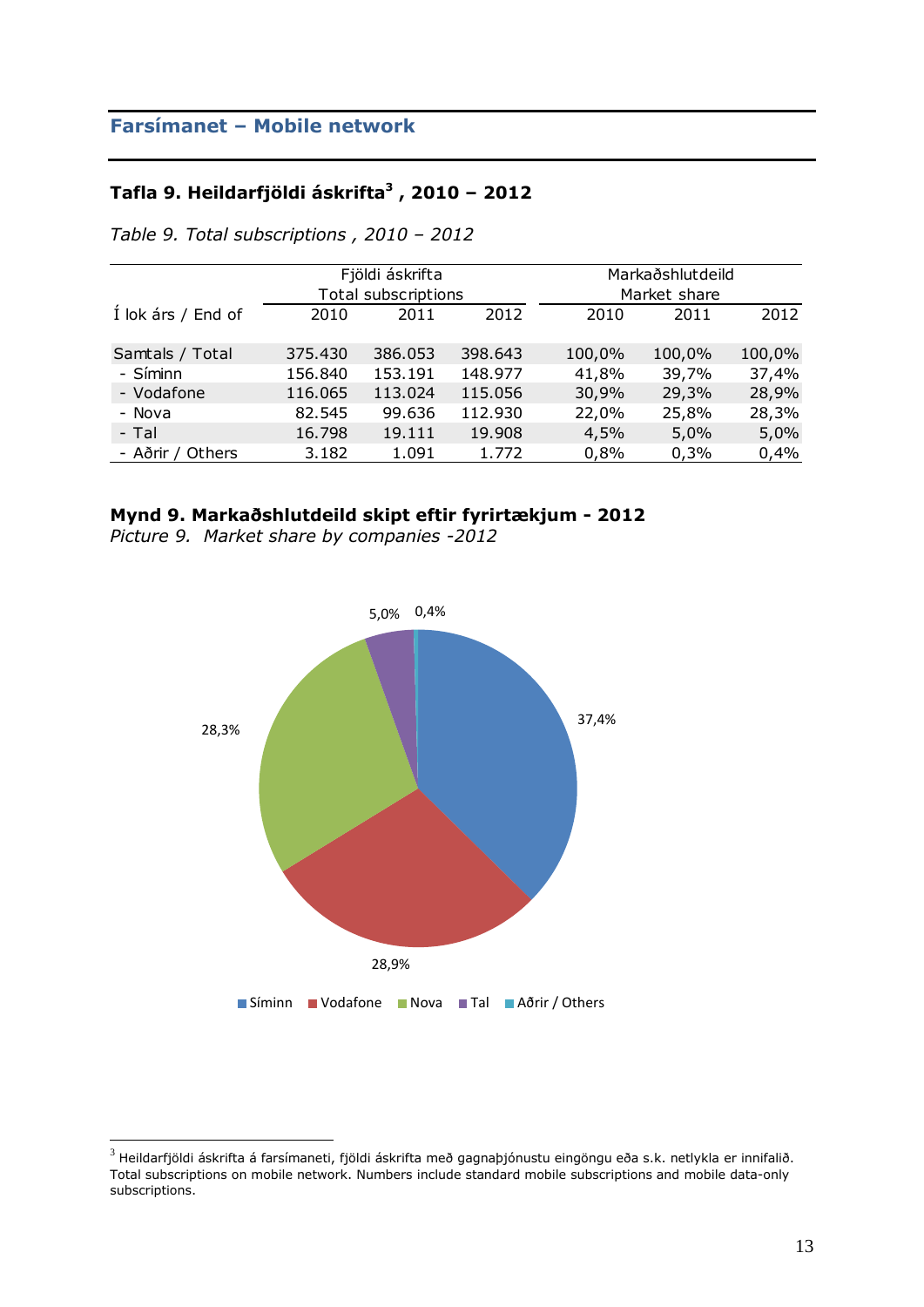## **Tafla 10. Fjöldi áskrifta með talþjónustu<sup>4</sup> ,2010 – 2012**

|                    |         | Fjöldi áskrifta<br>Total subscriptions |         |        | Markaðshlutdeild<br>Market share |        |
|--------------------|---------|----------------------------------------|---------|--------|----------------------------------|--------|
| Í lok árs / End of | 2010    | 2011                                   | 2012    | 2010   | 2011                             | 2012   |
| Samtals / Total    | 341.077 | 344.085                                | 352.114 | 100,0% | 100,0%                           | 100,0% |
| - Síminn           | 140.045 | 134.588                                | 128.658 | 41,1%  | 39,1%                            | 36,5%  |
| - Nova             | 72.625  | 88.889                                 | 102.822 | 21,3%  | 25,8%                            | 29,2%  |
| - Vodafone         | 108.530 | 101.241                                | 101.417 | 31,8%  | 29,4%                            | 28,8%  |
| - Tal              | 16.695  | 18.276                                 | 17.445  | 4,9%   | 5,3%                             | 5,0%   |
| - Aðrir / Others   | 3.182   | 1.091                                  | 1.772   | 0,9%   | 0,3%                             | 0,5%   |

*Table 10. Mobile voice only subscriptions , 2010 – 2012*

### **Mynd 10. Markaðshlutdeild skipt eftir fyrirtækjum - 2012**

*Picture 10. Market share by companies -2012*



 $^4$  Fjöldi áskrifta eingöngu með þjónustu fyrir tal og etv. gagnaþjónustu á farsímaneti. Fjöldi áskrifta er án gagnaþjónustu eingöngu eða sk. netlykla. Numbers include standard mobile subscriptions and excluding mobile data-only subscriptions.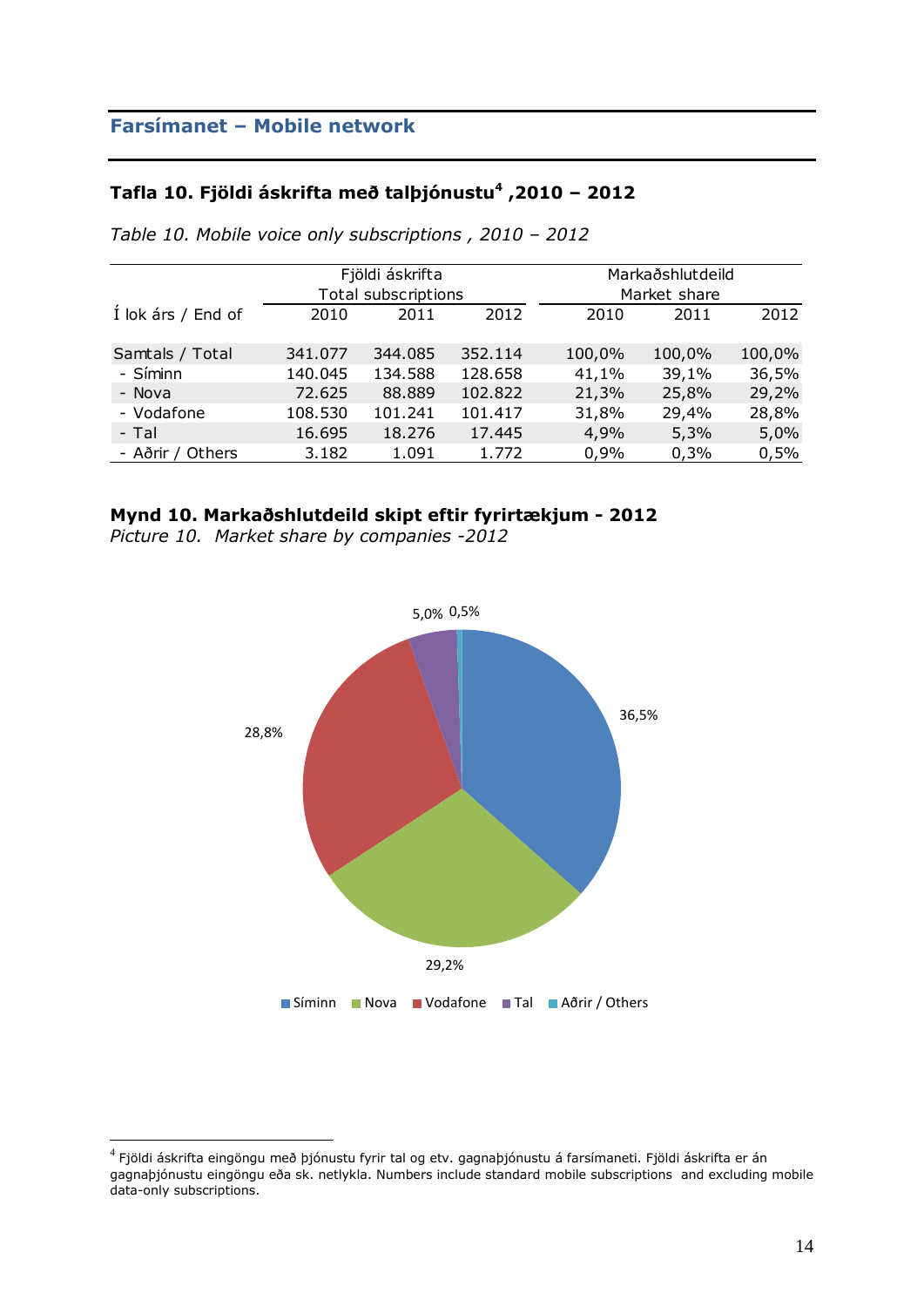#### **Tafla 11. Fastar áskriftir<sup>5</sup> , 2010 – 2012**

|                    |         | Fastar áskriftir    |         |        | Markaðshlutdeild |        |
|--------------------|---------|---------------------|---------|--------|------------------|--------|
|                    |         | Fixed subscriptions |         |        | Market share     |        |
| Í lok árs / End of | 2010    | 2011                | 2012    | 2010   | 2011             | 2012   |
| Samtals / Total    | 182.599 | 184.956             | 187.622 | 100,0% | 100,0%           | 100,0% |
| - Síminn           | 89.035  | 89.425              | 90.536  | 48,8%  | 48,3%            | 48,3%  |
| - Vodafone         | 64.756  | 63.970              | 63.296  | 35,5%  | 34,6%            | 33,7%  |
| - Nova             | 15.180  | 18.763              | 21.804  | 8,3%   | 10,1%            | 11,6%  |
| - Tal              | 10.892  | 11.974              | 10.482  | 6,0%   | 6,5%             | 5,6%   |
| - Aðrir / Others   | 2.736   | 824                 | 1.504   | 1,5%   | 0,4%             | 0,8%   |

*Table 11. Fixed subscriptions , 2010 – 2012*

### **Mynd 11. Markaðshlutdeild skipt eftir fyrirtækjum - 2012**

*Picture 11. Market share by companies – 2012*



 $^5$  Fjöldi áskrifta eingöngu með þjónustu fyrir tal og etv. gagnaþjónustu á farsímaneti. Fjöldi áskrifta er án $\,$ gagnaþjónustu eingöngu eða sk. netlykla. Numbers include standard mobile subscriptions and excluding mobile data-only subscriptions.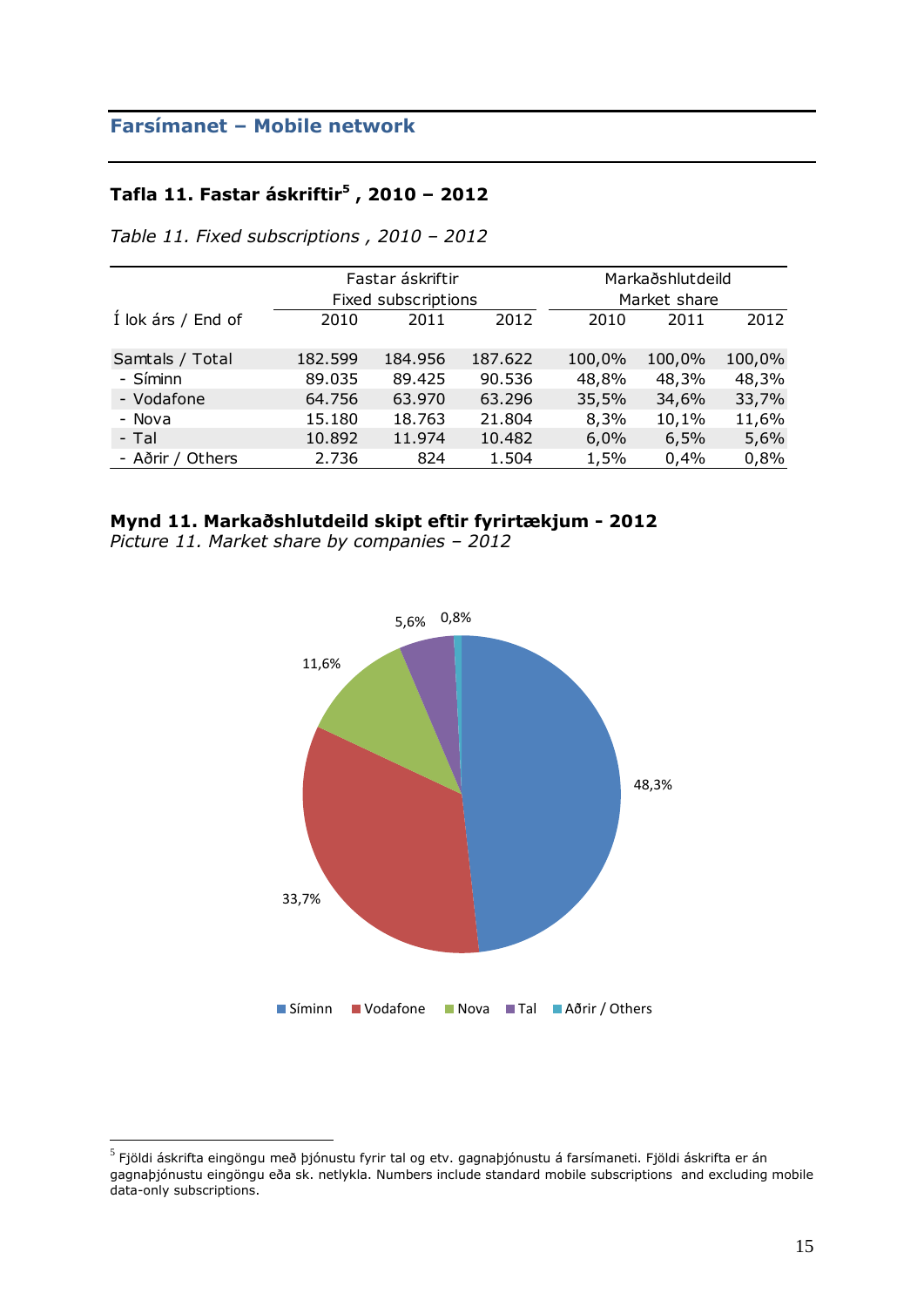#### **Tafla 12. Fyrirframgreidd símakort***<sup>6</sup>* **, 2010 – 2012**

|                    |         | Fyrirframgreidd símakort |         |       | Markaðshlutdeild     |       |  |
|--------------------|---------|--------------------------|---------|-------|----------------------|-------|--|
|                    |         | Pre-paid phone cards     |         |       | Market share         |       |  |
| Í lok árs / End of | 2010    | 2011                     | 2012    | 2010  | 2011                 | 2012  |  |
|                    |         |                          |         |       |                      |       |  |
| Samtals / Total    | 158.478 | 159.129                  | 164.492 |       | 100,0% 100,0% 100,0% |       |  |
| - Nova             | 57.445  | 70.126                   | 81.018  | 36,2% | 44,1%                | 49,3% |  |
| - Síminn           | 51.010  | 45.163                   | 38.122  | 32,2% | 28,4%                | 23,2% |  |
| - Vodafone         | 43.774  | 37.271                   | 38.121  | 27,6% | 23,4%                | 23,2% |  |
| - Tal              | 5.803   | 6.302                    | 6.963   | 3,7%  | 4,0%                 | 4,2%  |  |
| - Aðrir / Others   | 446     | 267                      | 268     | 0,0   | 0,2%                 | 0,2%  |  |

*Table 12. Pre-paid phone cards , 2010 – 2012*

#### **Mynd 12. Markaðshlutdeild skipt eftir fyrirtækjum - 2012**

*Picture 12. Market share by companies – 2012* 



 $^6$  Fjöldi fyrirframgreiddra símakorta sem voru virk síðustu 3 mánuði. Pre-paid phone cards active last 3 months. Fjöldi áskrifta eingöngu með þjónustu fyrir tal og etv. gagnaþjónustu á farsímaneti. Fjöldi áskrifta er án gagnaþjónustu eingöngu eða sk. netlykla. Numbers include standard mobile subscriptions and excluding mobile data-only subscriptions.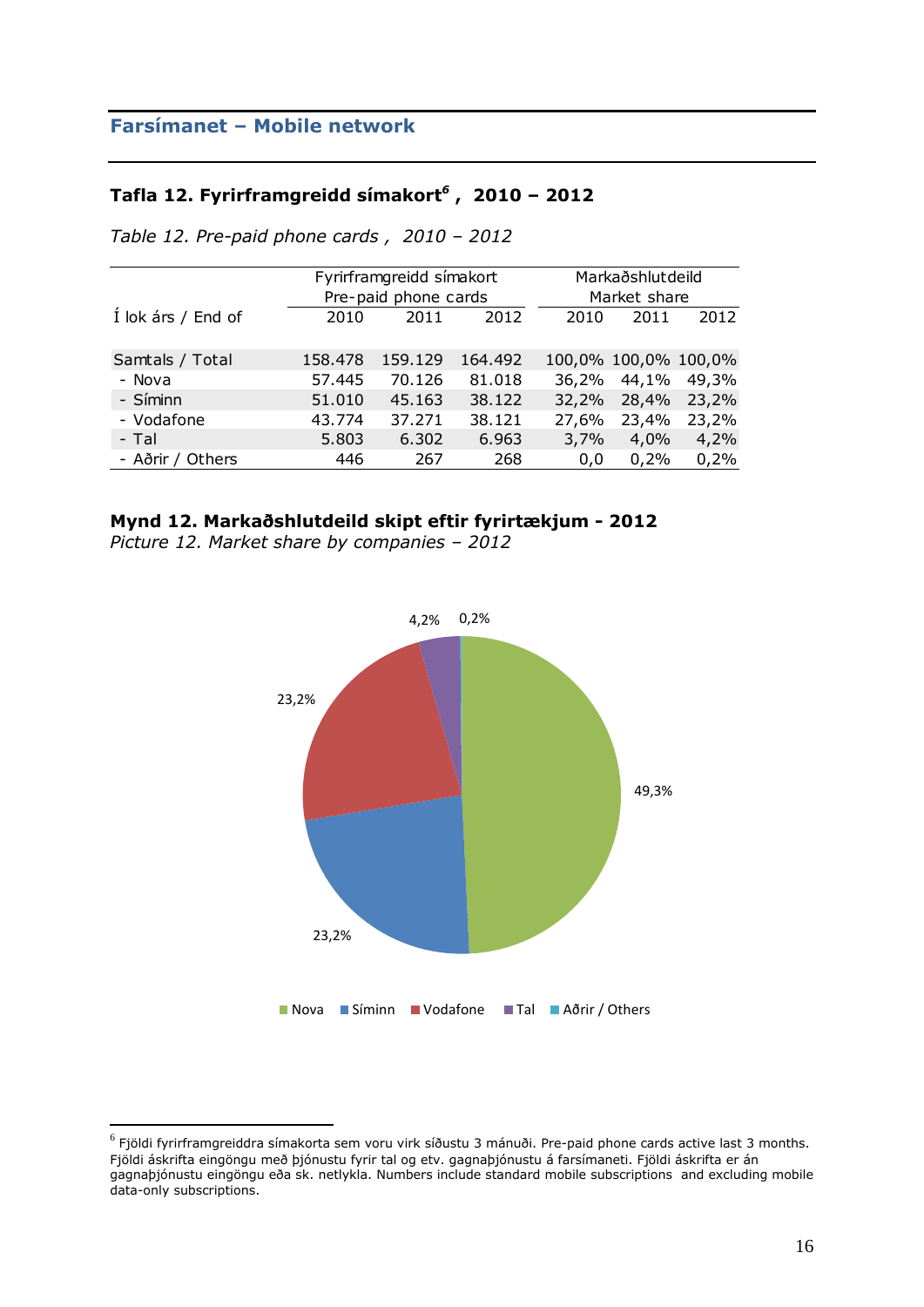### **Tafla 13. Fjöldi virkra símakorta á 3G<sup>7</sup> farsímaneti, 2010 - 2012**

*Table 13. Number of active phone cards on 3G mobile network, 2010 - 2012*

|                          |                                 | Fjöldi virkra 3G korta |         | Markaðshlutdeild |       |               |
|--------------------------|---------------------------------|------------------------|---------|------------------|-------|---------------|
|                          | Number of active 3G phone cards |                        |         | Market share     |       |               |
| Í lok árs / End of       | 2010                            | 2011                   | 2012    | 2010             | 2011  | 2012          |
| Samtals / Total          | 375.430                         | 386.053                | 398.643 | 100,0%           |       | 100,0% 100,0% |
| - Fjöldi virkra 2G korta | 236.866                         | 194.956                | 169.362 | 63,1%            | 50,5% | 42,5%         |
| - Fjöldi virkra 3G korta | 138.564                         | 191.097                | 229.281 | 36,9%            | 49,5% | 57,5%         |

#### **Mynd 13. Hlutdeild skipt eftir tegund - 2010 - 2012**



*Picture 13. Share by type - 2010 - 2012* 

 $\overline{a}$ 

Fjöldi símakorta sem eru virk á 3G farsímaneti

 $^7$ Fjöldi símakorta sem voru virk á 3G farsímaneti síðustu 3 mánuði. Number of active phone cards last 3 months on 3G mobile network.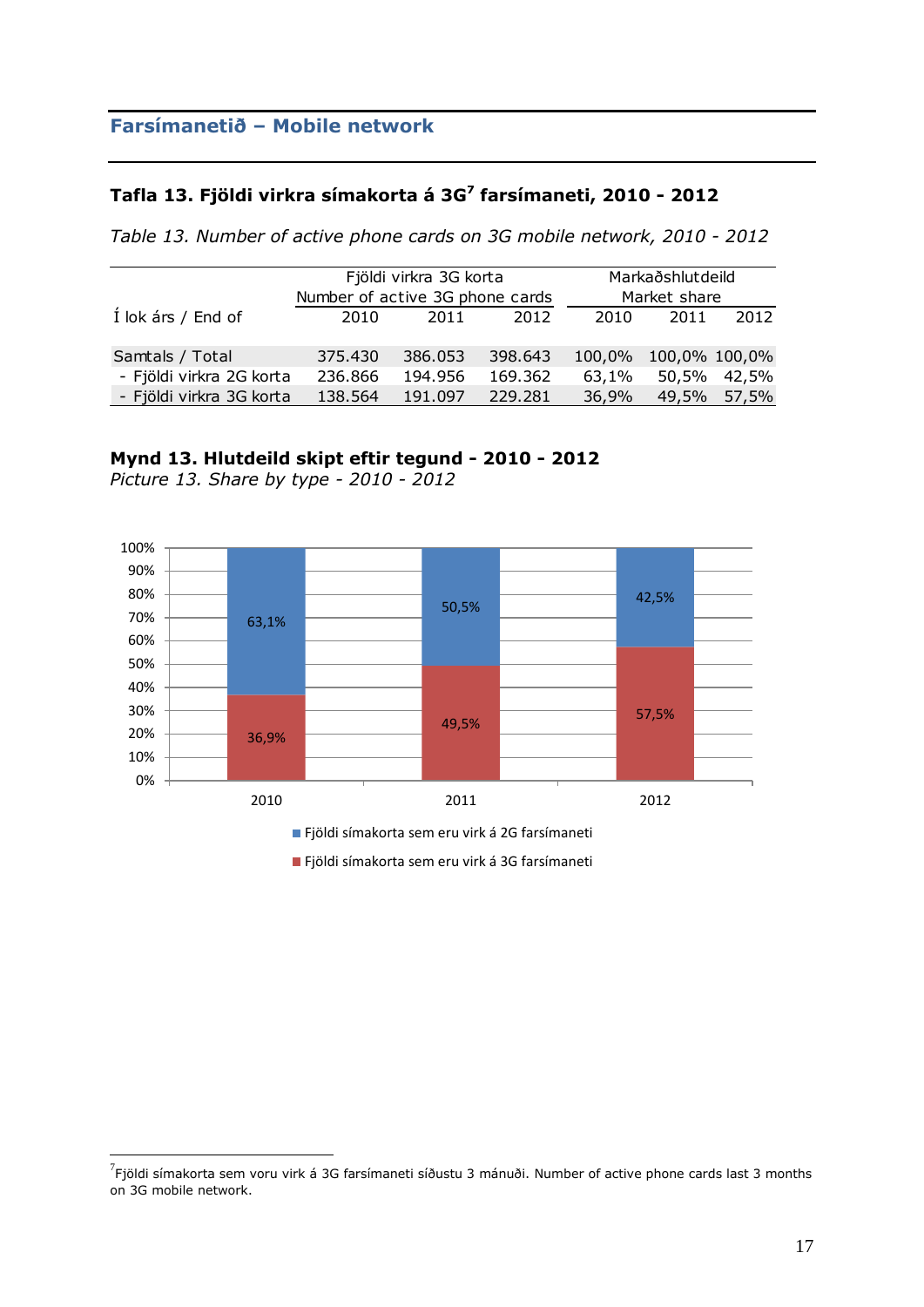### **Tafla 14. Fjöldi mínútna úr farsímum, 2010 – 2012**

*Table 14. Total minutes from mobile phones, 2010 – 2012*

|                                                     |                | Fjöldi  |         |  |
|-----------------------------------------------------|----------------|---------|---------|--|
|                                                     | <b>Numbers</b> |         |         |  |
| Á ári / Per year                                    | 2010           | 2011    | 2012    |  |
| (1.000 mínútur / minutes)                           |                |         |         |  |
| Samtals / Total                                     | 742.791        | 765.794 | 771.138 |  |
| - Símtöl í fastanet / Calls to fixed network        | 109.050        | 106.861 | 103.448 |  |
| - Símtöl til farsímaneta / Calls to mobile networks | 612.545        | 639.511 | 651.535 |  |
| - Símtöl til útlanda / Outgoing international calls | 21.196         | 19.423  | 16.155  |  |

#### **Mynd 14. Fjöldi mínútna úr farsíma - 2010 - 2012**

*Picture 14. Total minutes from mobile phone - 2010 - 2012* 



Símtöl til útlanda / Outgoing international calls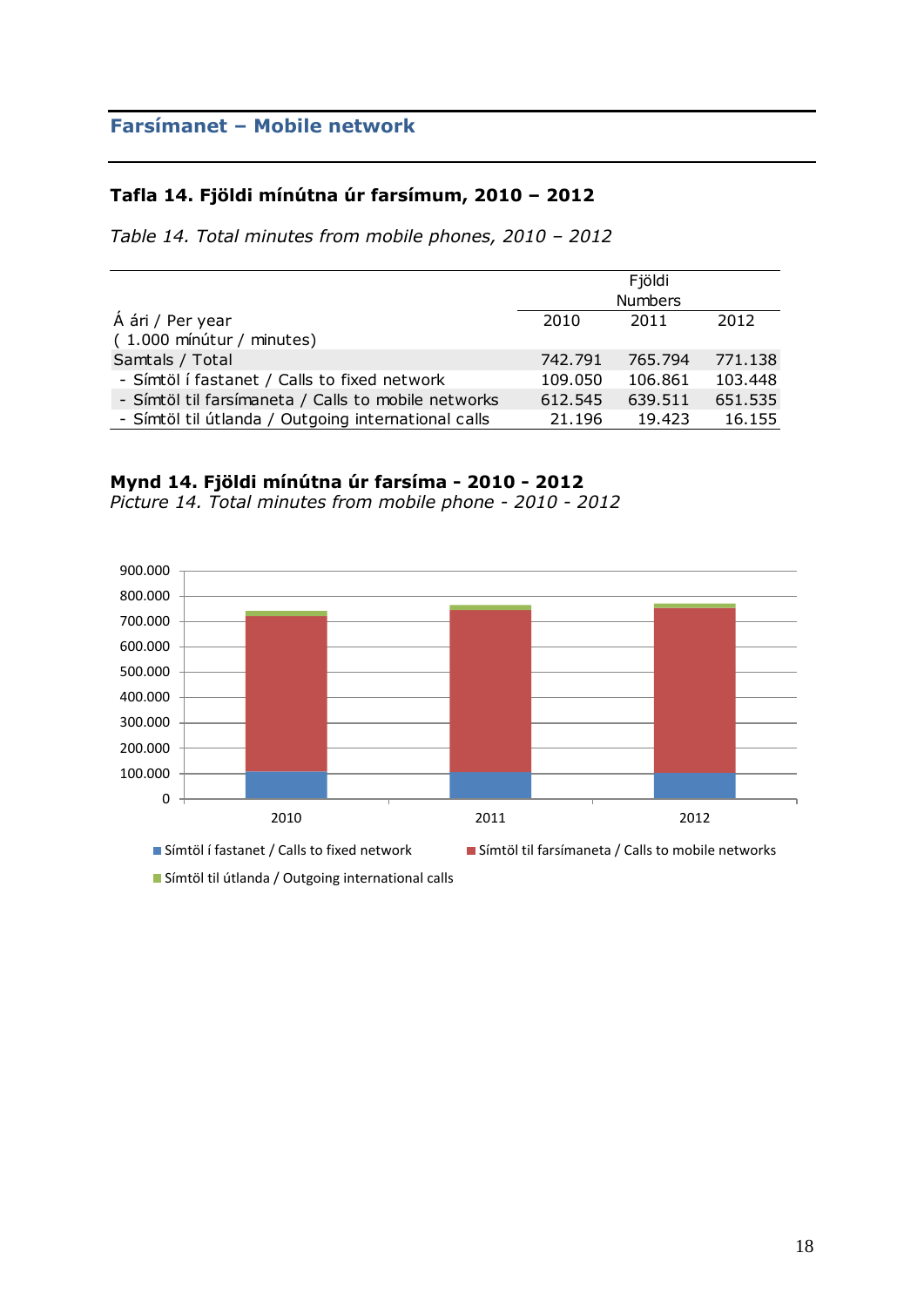### **Tafla 15. Fjöldi mínútna úr farsímum, 2010 – 2012**

|                           |                | Fjöldi  |         | Markaðshlutdeild |              |        |  |  |
|---------------------------|----------------|---------|---------|------------------|--------------|--------|--|--|
|                           | <b>Numbers</b> |         |         |                  | Market share |        |  |  |
| Á ári / Per year          | 2010           | 2011    | 2012    | 2010             | 2011         | 2012   |  |  |
| (1.000 mínútur / minutes) |                |         |         |                  |              |        |  |  |
| Samtals / Total           | 742.791        | 765.794 | 771.138 | 100,0%           | 100,0%       | 100,0% |  |  |
| - Síminn                  | 303.712        | 296.846 | 291.482 | 40,9%            | 38,8%        | 37,8%  |  |  |
| - Nova                    | 180.126        | 221.687 | 252.059 | 24,2%            | 28,9%        | 32,7%  |  |  |
| - Vodafone                | 216.096        | 213.505 | 197.363 | 29,1%            | 27,9%        | 25,6%  |  |  |
| - Tal                     | 39.300         | 31.987  | 28.272  | 5,3%             | 4,2%         | 3,7%   |  |  |
| - Aðrir / Others          | 3.556          | 1.768   | 1.962   | 0,5%             | 0,2%         | 0,3%   |  |  |

*Table 15. Total minutes from mobile phones, 2010 – 2012*

## **Mynd 15. Markaðshlutdeild skipt eftir fyrirtækjum - 2012**

*Picture 15. Market share by companies – 2012* 

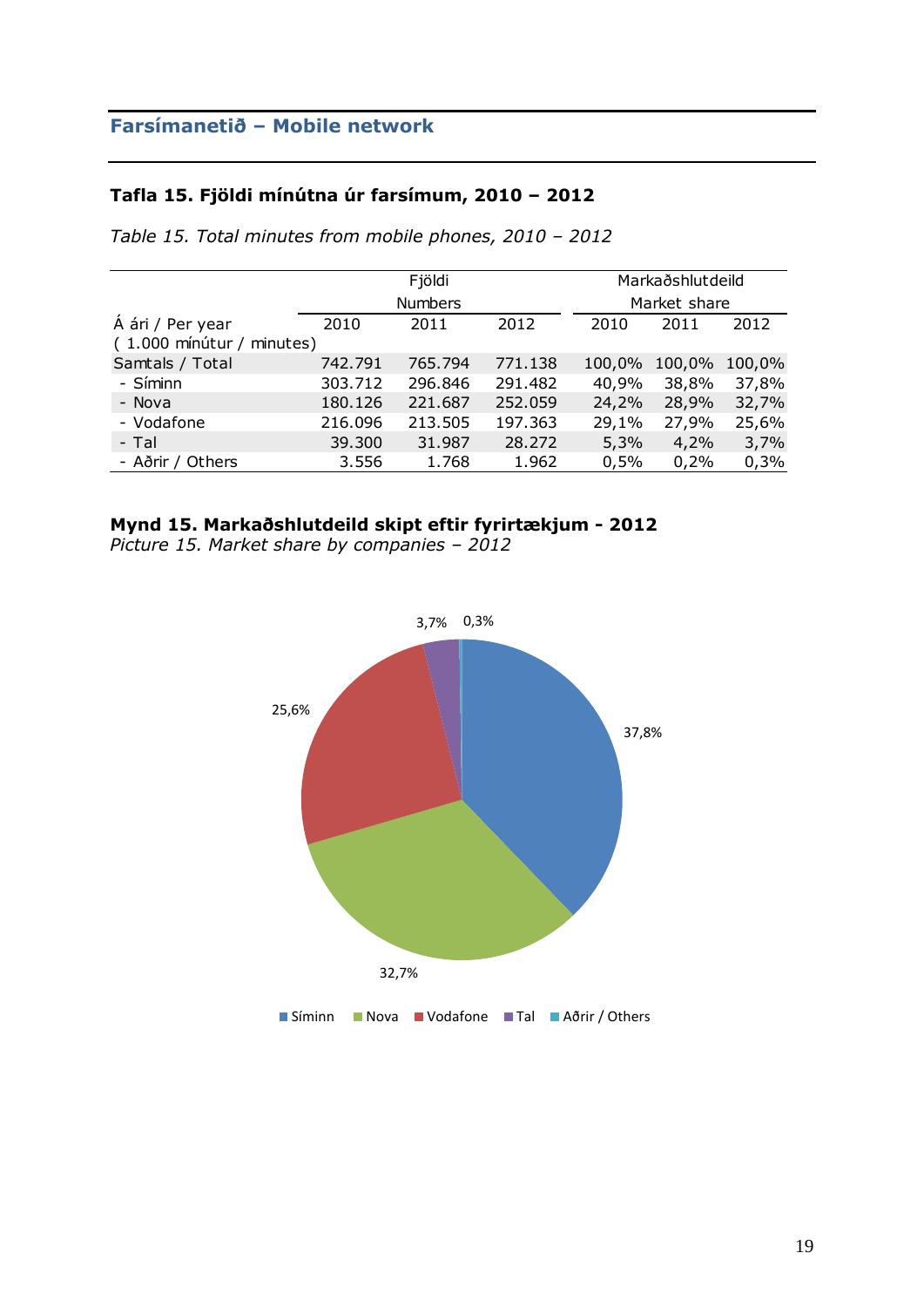### **Tafla 16. Fjöldi mínútna úr farsímum til fastanets, 2010 - 2012**

*Table 16. Total minutes from mobile to fixed network, 2010 – 2012*

|                           |         | Fjöldi         |         |        | Markaðshlutdeild |        |  |
|---------------------------|---------|----------------|---------|--------|------------------|--------|--|
|                           |         | <b>Numbers</b> |         |        | Market share     |        |  |
| Á ári / Per year          | 2010    | 2011           | 2012    | 2010   | 2011             | 2012   |  |
| (1.000 mínútur / minutes) |         |                |         |        |                  |        |  |
| Samtals / Total           | 109.050 | 106.861        | 103.448 | 100,0% | 100,0%           | 100,0% |  |
| - Síminn                  | 54.642  | 52.516         | 50.444  | 50,1%  | 49,1%            | 48,8%  |  |
| - Vodafone                | 35.571  | 34.309         | 31.234  | 32,6%  | 32,1%            | 30,2%  |  |
| - Nova                    | 12.761  | 15.819         | 17.998  | 11,7%  | 14,8%            | 17,4%  |  |
| - Tal                     | 4.873   | 3.934          | 3.479   | 4,5%   | 3,7%             | 3,4%   |  |
| - Aðrir / Others          | 1.203   | 283            | 293     | 1,1%   | 0,3%             | 0,3%   |  |

#### **Mynd 16. Markaðshlutdeild skipt eftir fyrirtækjum - 2012**

*Picture 16. Market share by companies – 2012*

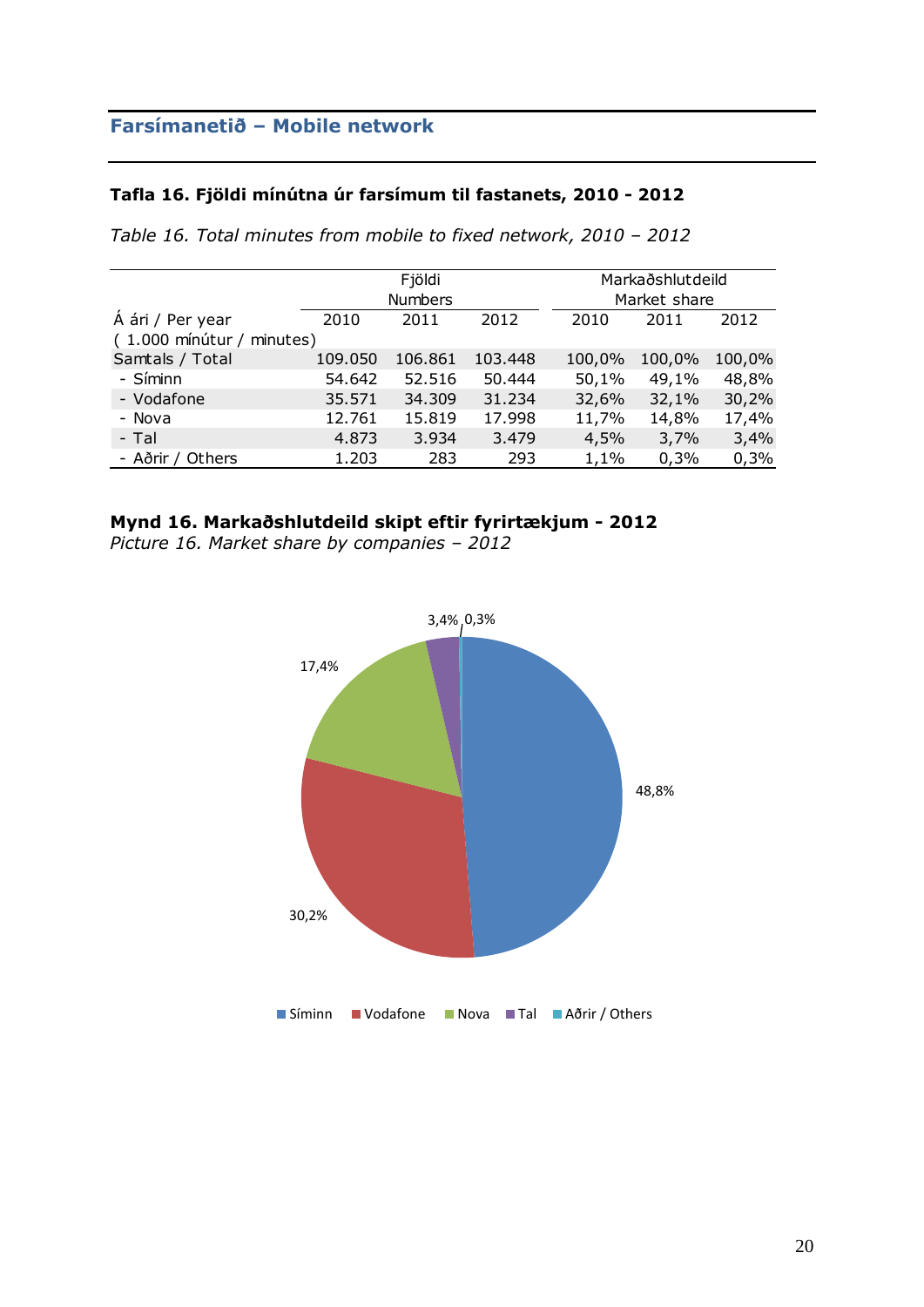### **Tafla 17. Fjöldi mínútna úr farsímum í farsíma, 2010 – 2012**

|                           |         | Fjöldi         |         |        | Markaðshlutdeild |        |  |  |
|---------------------------|---------|----------------|---------|--------|------------------|--------|--|--|
|                           |         | <b>Numbers</b> |         |        | Market share     |        |  |  |
| Á ári / Per year          | 2010    | 2011           | 2012    | 2010   | 2011             | 2012   |  |  |
| (1.000 mínútur / minutes) |         |                |         |        |                  |        |  |  |
| Samtals / Total           | 612.545 | 639.511        | 651.535 | 100,0% | 100,0%           | 100,0% |  |  |
| - Síminn                  | 240.663 | 236.935        | 234.445 | 39,3%  | 37,0%            | 36,0%  |  |  |
| - Nova                    | 164.828 | 202.635        | 230.407 | 26,9%  | 31,7%            | 35,4%  |  |  |
| - Vodafone                | 171.015 | 170.990        | 160.707 | 27,9%  | 26,7%            | 24,7%  |  |  |
| - Tal                     | 33.755  | 27.533         | 24.410  | 5,5%   | 4,3%             | 3,7%   |  |  |
| - Aðrir / Others          | 2.283   | 1.417          | 1.566   | 0,4%   | 0,2%             | 0,2%   |  |  |

*Table 17. Total minutes from mobile to mobile, 2010 – 2012*

#### **Mynd 17. Markaðshlutdeild skipt eftir fyrirtækjum - 2012**

*Picture 17. Market share by company – 2012*

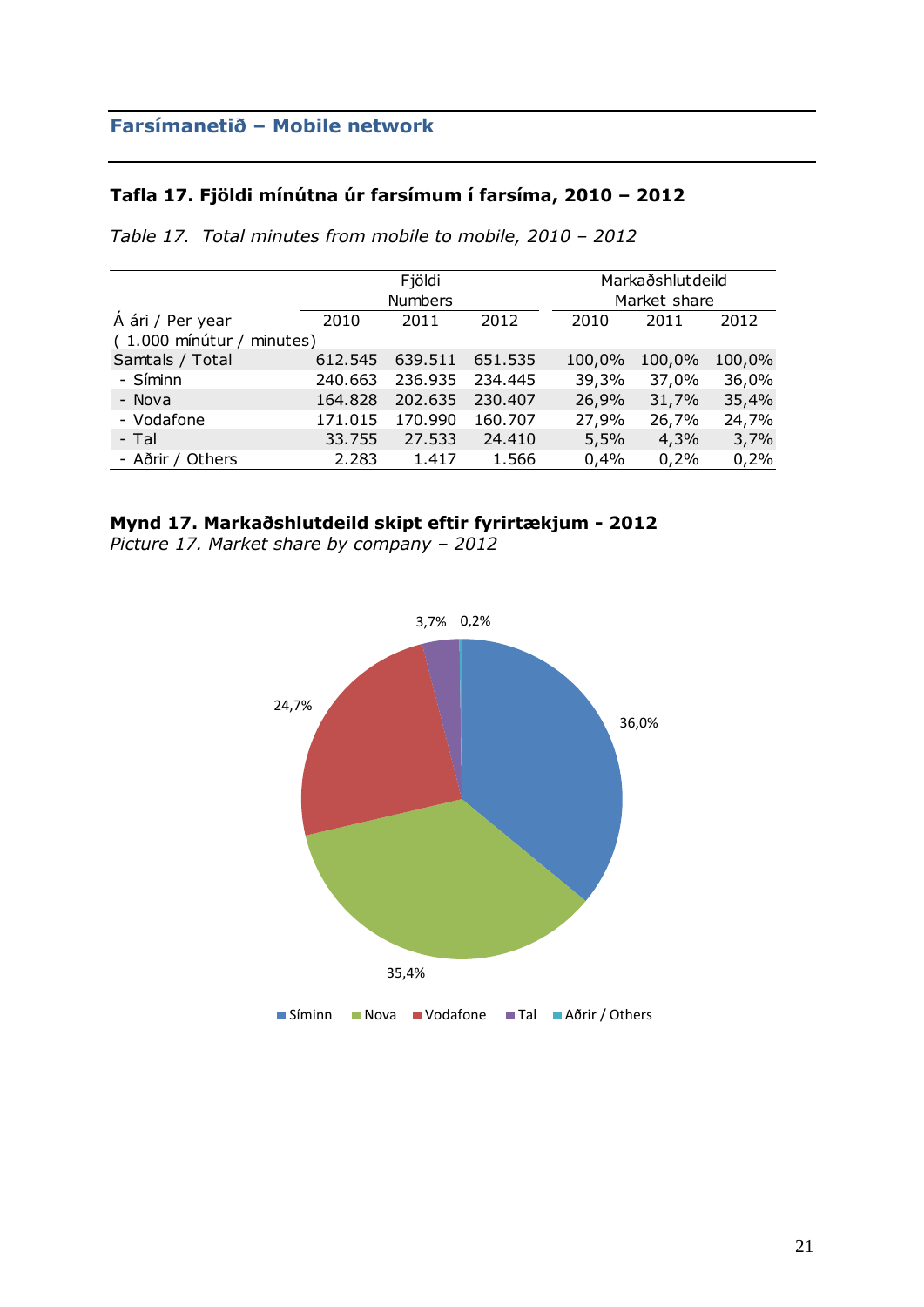### **Tafla 18. Fjöldi mínútna úr farsímum til útlanda, 2010 – 2012**

|                           |        | Fjöldi                         |        |        | Markaðshlutdeild |        |  |  |
|---------------------------|--------|--------------------------------|--------|--------|------------------|--------|--|--|
|                           |        | <b>Numbers</b><br>Market share |        |        |                  |        |  |  |
| Á ári / Per year          | 2010   | 2011                           | 2012   | 2010   | 2011             | 2012   |  |  |
| (1.000 mínútur / minutes) |        |                                |        |        |                  |        |  |  |
| Samtals / Total           | 21.196 | 19.423                         | 16.155 | 100,0% | 100,0%           | 100,0% |  |  |
| - Síminn                  | 8.407  | 7.394                          | 6.592  | 39,7%  | 38,1%            | 40,8%  |  |  |
| - Vodafone                | 9.510  | 8.206                          | 5.423  | 44,9%  | 42,2%            | 33,6%  |  |  |
| - Nova                    | 2.537  | 3.233                          | 3.654  | 12,0%  | 16,6%            | 22,6%  |  |  |
| - Tal                     | 672    | 521                            | 383    | 3,2%   | 2,7%             | 2,4%   |  |  |
| - Aðrir / Others          | 70     | 69                             | 103    | 0,3%   | 0,4%             | 0,6%   |  |  |

*Table 18. Total mobile outgoing international calls, 2010 – 2012*

#### **Mynd 18. Markaðshlutdeild skipt eftir fyrirtækjum - 2012**

*Picture 18. Market share by companies – 2012*

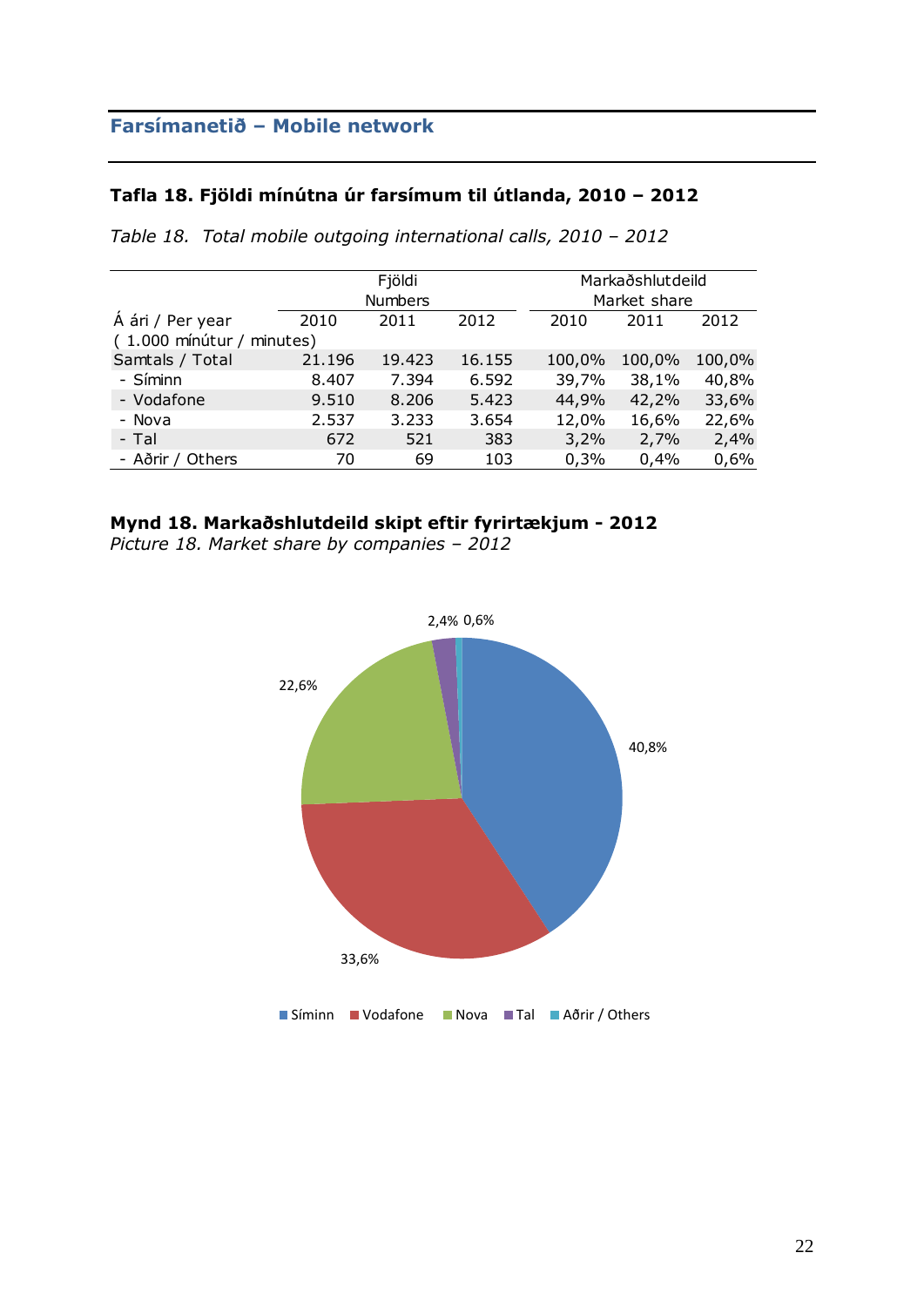#### **Tafla 19. Fjöldi SMS og MMS skilaboða eftir fyrirtækjum***<sup>8</sup>* **, 2010 – 2012**

|                            |         |            |         |        | Markaðshlutdeild |        |  |  |
|----------------------------|---------|------------|---------|--------|------------------|--------|--|--|
|                            |         | <b>SMS</b> |         |        | Market share     |        |  |  |
| Á ári / Per year           | 2010    | 2011       | 2012    | 2010   | 2011             | 2012   |  |  |
| -1000 skilaboð / Messages) |         |            |         |        |                  |        |  |  |
| Samtals / Total            | 171.931 | 195.460    | 225.108 | 100,0% | 100,0%           | 100,0% |  |  |
| - Nova                     | 85.843  | 109.839    | 133.443 | 49,9%  | 56,2%            | 59,3%  |  |  |
| - Vodafone                 | 36.864  | 37.446     | 46.917  | 21,4%  | 19,2%            | 20,8%  |  |  |
| - Síminn                   | 42.250  | 41.037     | 39.531  | 24,6%  | 21,0%            | 17,6%  |  |  |
| - Tal                      | 6.859   | 6.966      | 4.853   | 4,0%   | 3,6%             | 2,2%   |  |  |
| - Aðrir / Others           | 115     | 172        | 364     | 0,1%   | 0,1%             | 0,2%   |  |  |
|                            |         | <b>MMS</b> |         |        |                  |        |  |  |
| Samtals / Total            | 1.355   | 2.191      | 2.273   | 100,0% | 100,0%           | 100,0% |  |  |
| - Nova                     | 616     | 731        | 955     | 45,4%  | 33,4%            | 42,0%  |  |  |
| - Vodafone                 | 564     | 770        | 700     | 41,6%  | 35,1%            | 30,8%  |  |  |
| - Síminn                   | 135     | 649        | 574     | 9,9%   | 29,6%            | 25,3%  |  |  |
| - Tal                      | 40      | 41         | 44      | 3,0%   | 1,9%             | 1,9%   |  |  |

*Table 19. Total SMS and MMS messages by companies, 2010 – 2012*

### **Mynd 19. Markaðshlutdeild skipt eftir fyrirtækjum - 2012**

*Picture 19. Market share by companies – 2012*



 $^8$  Einungis sendingar úr farsíma í farsíma. From mobile to mobile only.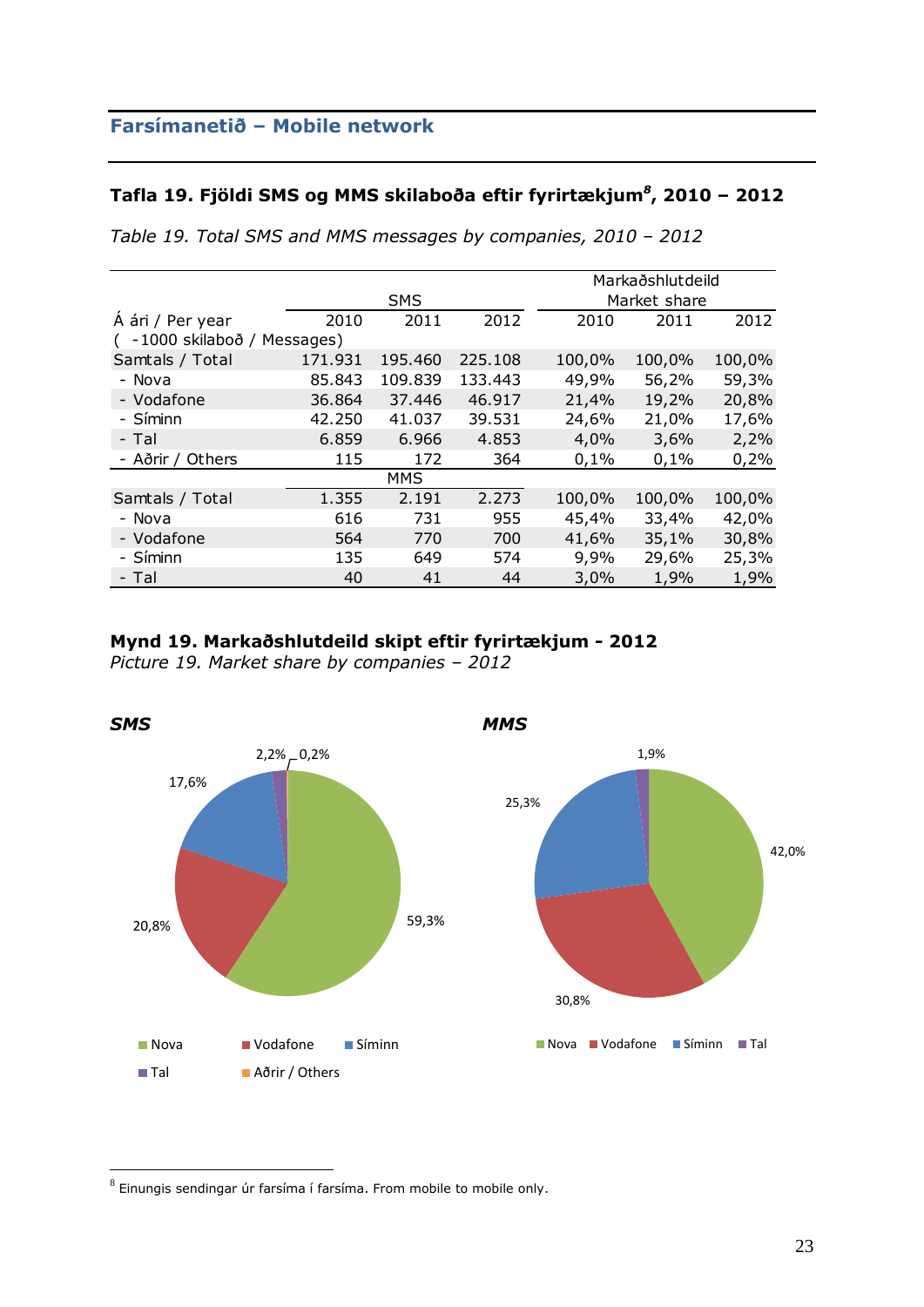#### **Tafla 20. Breiðbandstenging farsíma, fjöldi áskrifta, tal og gagnamagn, 2010 - 2012 9**

*Table 20. Mobile broadband,number of voice and data subscriptions,2010-2012*

|                    |          | Breiðbandstenging farsíma |         |            | Markaðshlutdeild |               |  |  |
|--------------------|----------|---------------------------|---------|------------|------------------|---------------|--|--|
|                    |          | Mobile broadband          |         |            | Market share     |               |  |  |
| Í lok árs / End of | 2010     | 2011                      | 2012    | 2010       | 2011             | 2012          |  |  |
|                    |          |                           |         |            |                  |               |  |  |
| Samtals / Total    | 110.760  | 142.872                   | 182.786 | 100,0%     |                  | 100,0% 100,0% |  |  |
| - Síminn           | 33.110   | 45.886                    | 62.034  | 29,9%      | 32,1%            | 33,9%         |  |  |
| - Nova             | 38.390   | 47.762                    | 60.223  | 34,7%      | 33,4%            | 32,9%         |  |  |
| - Vodafone         | 37.167   | 44.639                    | 52.855  | 33,6%      | 31,2%            | 28,9%         |  |  |
| - Tal              | 2.093    | 4.314                     | 7.071   | 1,9%       | 3,0%             | 3,9%          |  |  |
| - Aðrir / Others   | $\cdots$ | 271                       | 603     | $\sim 100$ | 0,2%             | 0,3%          |  |  |

#### **Mynd 20. Markaðshlutdeild skipt eftir fyrirtækjum - 2012**

*Picture 20. Market share by companies – 2012*



 $^9$  Fjöldi áskrifta sem hafa notað netið í símann á breiðbandstengingu farsíma. Breiðbandstenging farsíma er skilgreind sem þjónusta sem gerir kleift að tengjast netinu (SMS og MMS undanskilin) með hraða sem er 256 kbit/s eða meiri. Number of subscriptions wich have used voice calls in addition to data traffic on mobile broadband. Mobile broadband is defined as a mobile service wich is capable of data transfer (excluding SMS and MMS) with speed of 256 kbit/s or greater.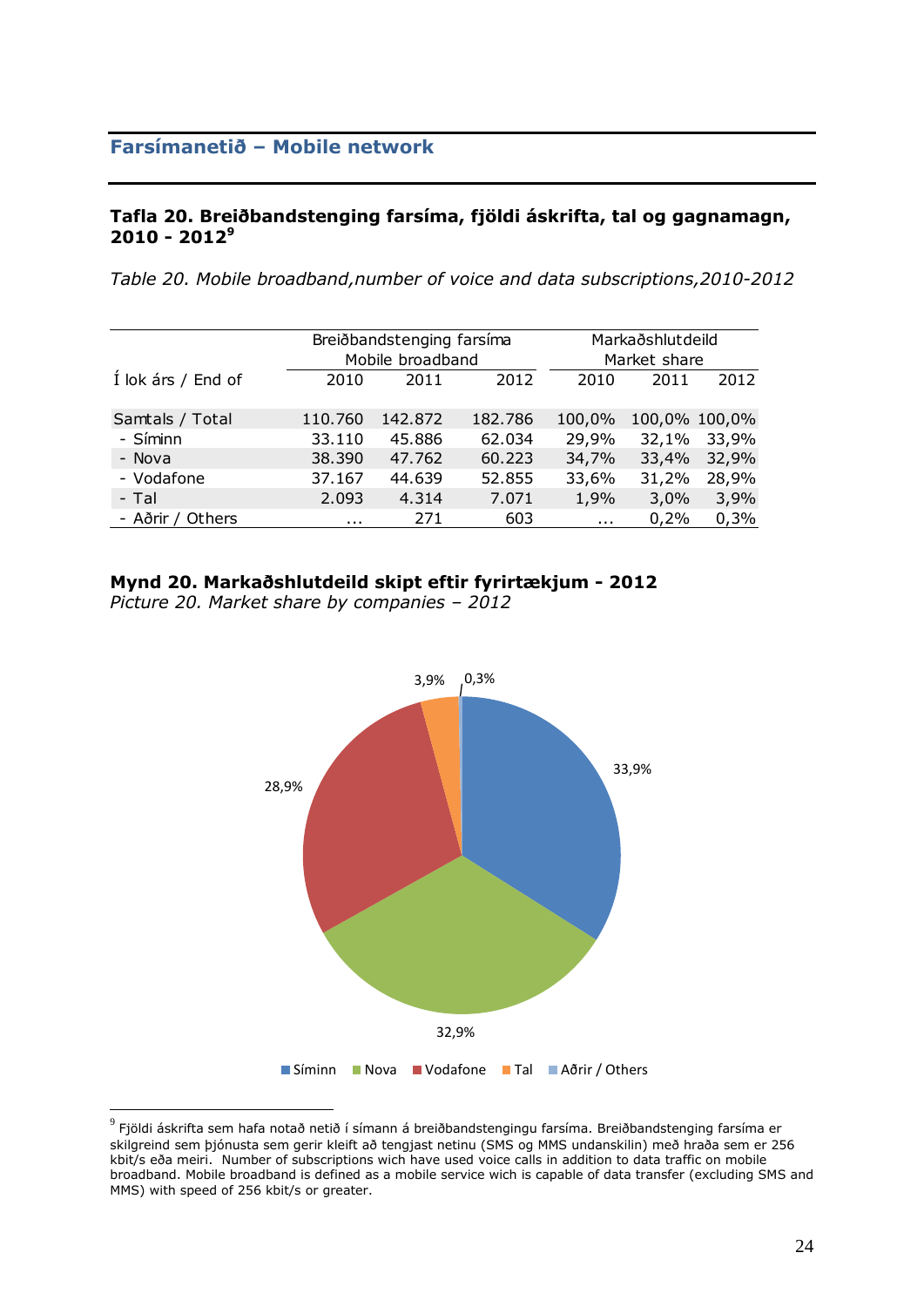#### **Tafla 21. Breiðbandstenging farsíma, fjöldi áskrifta, gagnaáskrift eingöngu, 2010 - 2012 10**

*Table 21. Mobile broadband, number of data only subscriptions, 2010 - 2012*

|                    |        | Breiðbandstenging farsíma |        |        | Markaðshlutdeild |        |  |  |
|--------------------|--------|---------------------------|--------|--------|------------------|--------|--|--|
|                    |        | Mobile broadband          |        |        | Market share     |        |  |  |
| Í lok árs / End of | 2010   | 2011                      | 2012   | 2010   | 2011             | 2012   |  |  |
|                    |        |                           |        |        |                  |        |  |  |
| Samtals / Total    | 34.353 | 41.968                    | 46.529 | 100,0% | 100,0%           | 100,0% |  |  |
| - Síminn           | 16.795 | 18.603                    | 20.319 | 48,9%  | 44,3%            | 43,7%  |  |  |
| - Vodafone         | 7.535  | 11.783                    | 13.639 | 21,9%  | 28,1%            | 29,3%  |  |  |
| - Nova             | 9.920  | 10.747                    | 10.108 | 28,9%  | 25,6%            | 21,7%  |  |  |
| - Tal              | 103    | 835                       | 2.463  | 0,3%   | 2,0%             | 5,3%   |  |  |

#### **Mynd 21. Markaðshlutdeild skipt eftir fyrirtækjum - 2012**

*Picture 21. Market share by companies – 2012*



 $^{10}$  Fiöldi áskrifta með þjónustu sem heimilar eingöngu gagnamagn á breiðbandstengingu farsíma t.d. með nettengli eða netlykli. Breiðbandstenging farsíma er skilgreind sem þjónusta sem gerir kleift að tengjast netinu (SMS og MMS undanskilin) með hraða sem er 256 kbit/s eða meiri. Number of subscriptions wich only allow data traffic for a mobile device. Mobile broadband is defined as a mobile service wich is capable of data transfer (excluding SMS and MMS) with speed of 256 kbit/s or greater.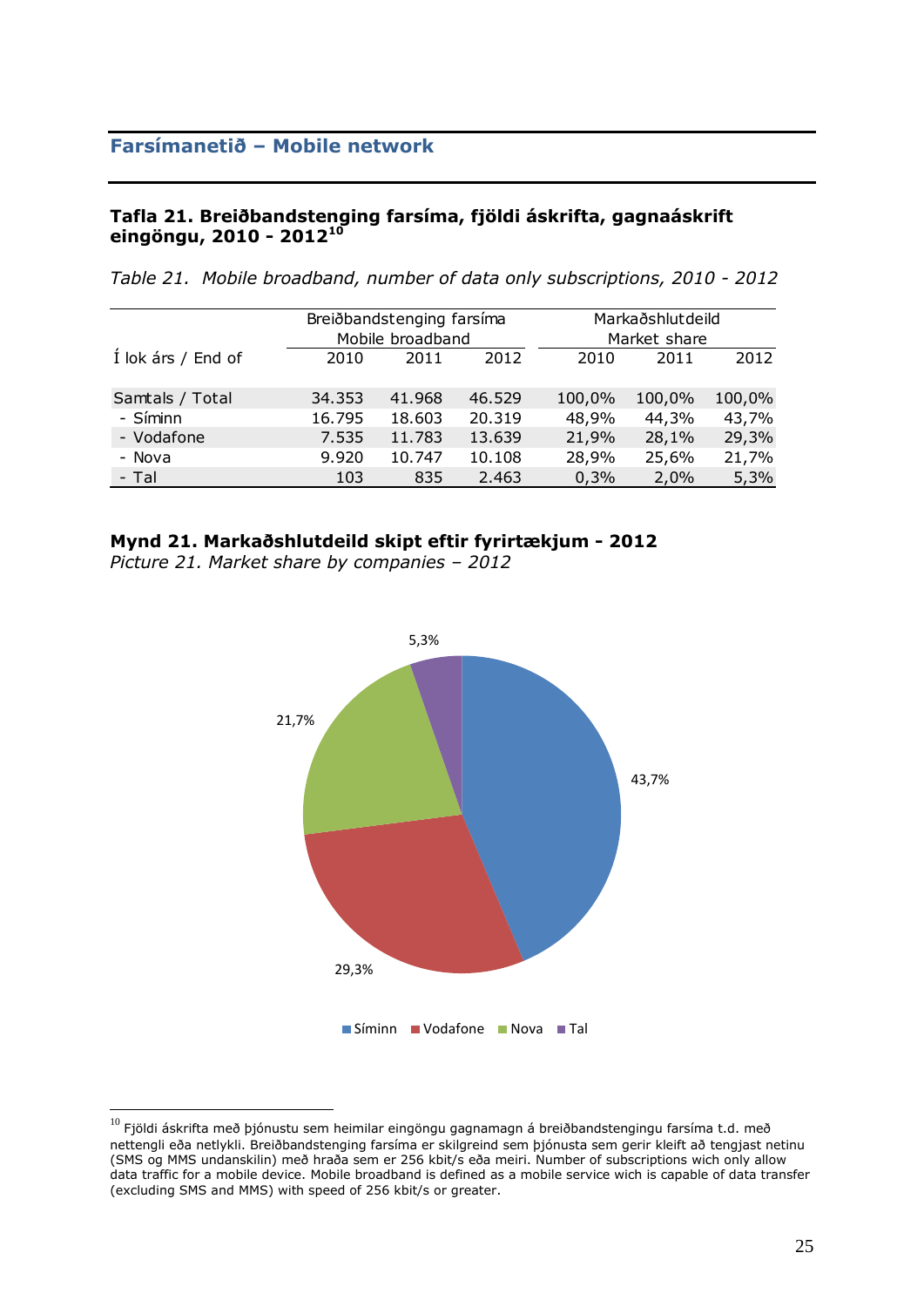# **Tafla 22. Gagnamagn<sup>11</sup> á farsímaneti, 2010 - 2012**

*Table 22. Data traffic from mobile network, 2010 - 2012*

|                                          |         | Farsímanet / gögn     |                   | Markaðshlutdeild |                      |       |  |
|------------------------------------------|---------|-----------------------|-------------------|------------------|----------------------|-------|--|
|                                          |         | Mobile network / Data |                   |                  | Market share         |       |  |
| Á ári / Per year<br>$(1.000 \text{ MB})$ | 2010    | 2011                  | 2012              | 2010             | 2011                 | 2012  |  |
| Samtals / Total                          | 581.934 |                       | 886.916 1.211.606 |                  | 100,0% 100,0% 100,0% |       |  |
| - Tal og gögn/voice and data             | 39.306  | 90.723                | 238.520           | $6.8\%$          | 10,2%                | 19,7% |  |
| - Eingöngu gögn/data only                | 542.628 | 796.193               | 973.086           | 93,2%            | 89,8%                | 80,3% |  |

### **Mynd 22. Hlutdeild skipt eftir tegund - 2012**

*Picture 22. Share by type – 2012*



 $^{11}$  Innifelur gagnamagn með 3G, EDGE og GPRS. Includes data traffic from 3G, EDGE and GPRS.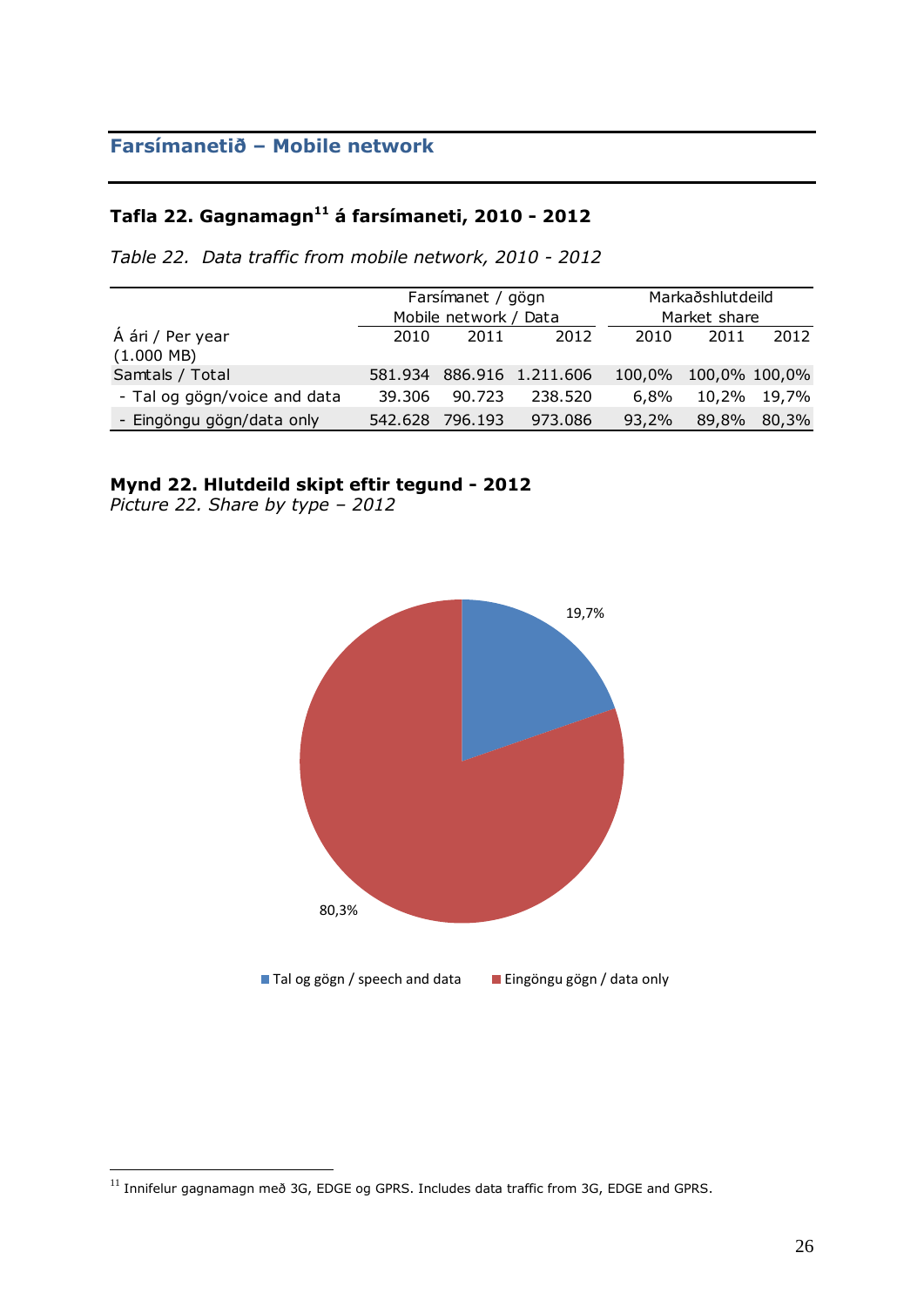## **Tafla 23. Gagnamagn<sup>12</sup>, tal og gagnamagn, 2010 - 2012**

*Table 23. Data traffic from mobile network, voice and data, 2010 - 2012*

|                                          |                                 | Farsímanet / tal og gögn |         |          | Markaðshlutdeild |        |  |  |
|------------------------------------------|---------------------------------|--------------------------|---------|----------|------------------|--------|--|--|
|                                          | Mobile network / voice and data |                          |         |          | Market share     |        |  |  |
| Á ári / Per year<br>$(1.000 \text{ MB})$ | 2010                            | 2011                     | 2012    | 2010     | 2011             | 2012   |  |  |
| Samtals / Total                          | 39.306                          | 90.723                   | 238.520 | 100,0%   | 100,0%           | 100,0% |  |  |
| - Nova                                   | 11.047                          | 28.227                   | 89.193  | 28,1%    | 31,1%            | 37,4%  |  |  |
| - Síminn                                 | 21.380                          | 42.521                   | 87.291  | 54,4%    | 46,9%            | 36,6%  |  |  |
| - Vodafone                               | 6.504                           | 15.057                   | 56.900  | 16,5%    | 16,6%            | 23,9%  |  |  |
| - Tal                                    | 376                             | 4.836                    | 4.547   | 1,0%     | 5,3%             | 1,9%   |  |  |
| - Aðrir / Others                         | $\cdots$                        | 83                       | 590     | $\cdots$ | 0,1%             | 0,2%   |  |  |

#### **Mynd 23. Markaðshlutdeild skipt eftir fyrirtækjum - 2012**

*Picture 23. Market share by companies – 2012*



 $^{12}$  Innifelur gagnamagn með 3G, EDGE og GPRS. Includes data traffic from 3G, EDGE and GPRS.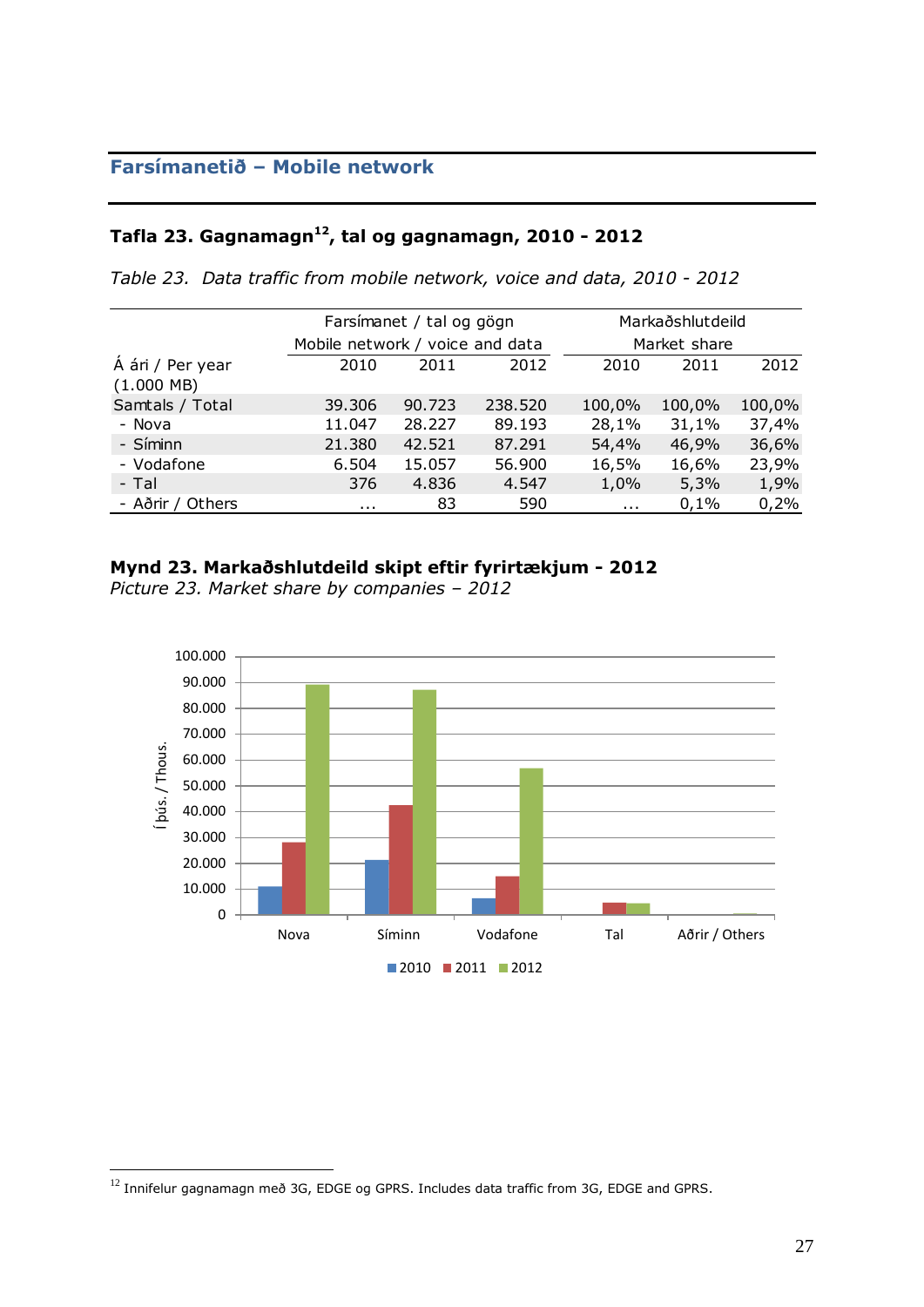# **Tafla 24. Gagnamagn<sup>13</sup>, eingöngu gagnaáskrift, 2010 - 2012**

*Table 24. Data traffic from mobile network, data only subscriptions, 2010 - 2012*

|                                  |         | Farsímanet / Eingöngu gögn |         |        | Markaðshlutdeild |        |
|----------------------------------|---------|----------------------------|---------|--------|------------------|--------|
|                                  |         | Mobile network / data only |         |        | Market share     |        |
| Á ári / Per year<br>$(1.000$ MB) | 2010    | 2011                       | 2012    | 2010   | 2011             | 2012   |
| Samtals / Total                  | 542.628 | 796.193                    | 973.086 | 100,0% | 100,0%           | 100,0% |
| - Nova                           | 302.679 | 398,479                    | 435.919 | 55,8%  | 50,0%            | 44,8%  |
| - Síminn                         | 202.190 | 303.205                    | 393.253 | 37,3%  | 38,1%            | 40,4%  |
| - Vodafone                       | 36.856  | 92.437                     | 140.374 | 6,8%   | 11,6%            | 14,4%  |
| - Tal                            | 903     | 2.072                      | 3.539   | 0,2%   | 0,3%             | 0,4%   |

#### **Mynd 24. Markaðshlutdeild skipt eftir fyrirtækjum - 2012**

*Picture 24. Market share by companies – 2012*



 $^{13}$  Innifelur gagnamagn með 3G, EDGE og GPRS. Includes data traffic from 3G, EDGE and GPRS.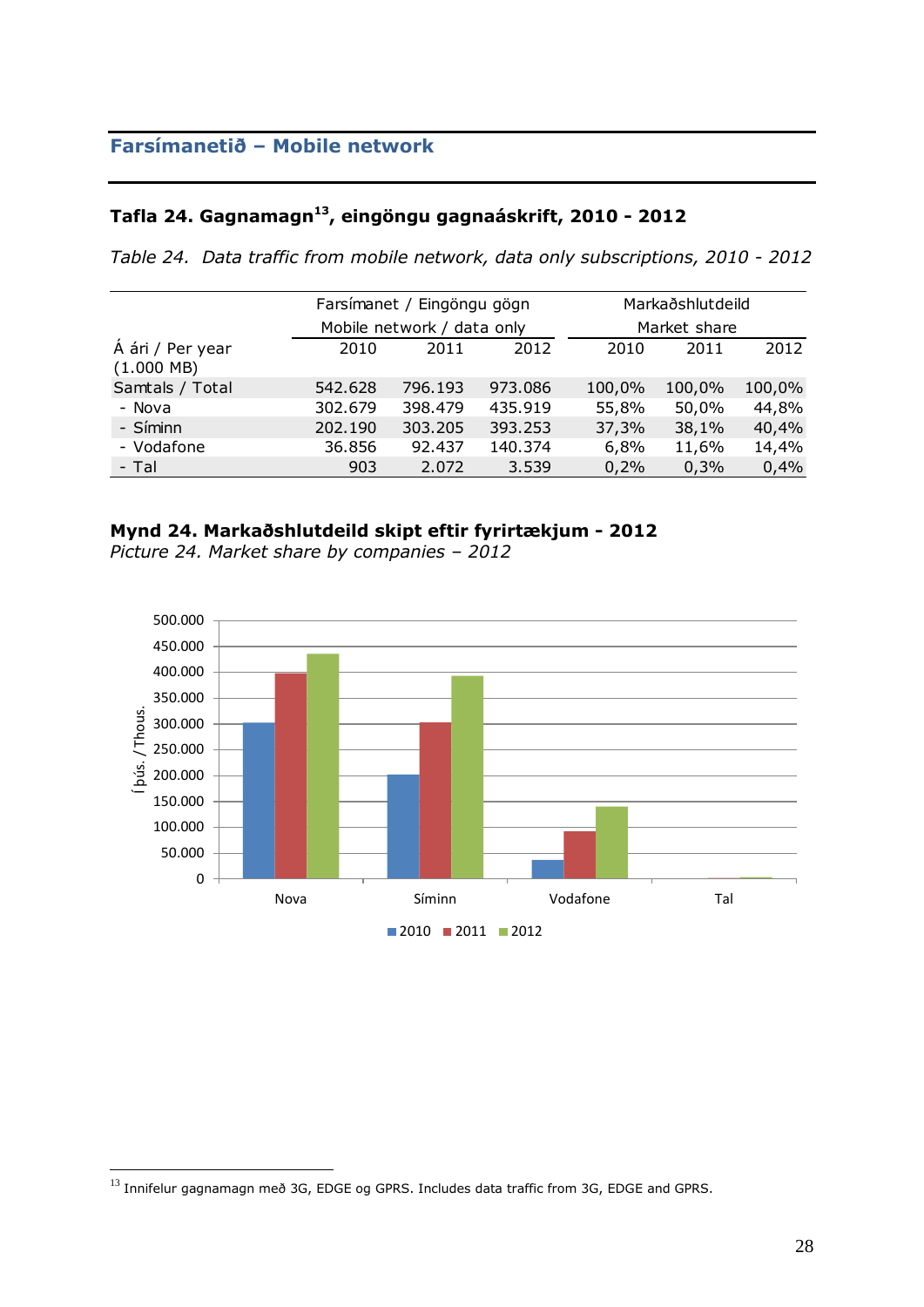### <span id="page-28-0"></span>**Tafla 25. Fjöldi tenginga eftir tegund, 2010 – 2012**

*Table 25. Total subscriptions by type, 2010 – 2012*

| Í lok árs / End of          | 2010    | 2011    | 2012    |
|-----------------------------|---------|---------|---------|
| Með ótímamælda notun        |         |         |         |
| Samtals / Total             | 109.212 | 111.584 | 113.420 |
| - Ljósleiðari / Fiber       | 11.563  | 17.265  | 22.521  |
| $-$ xDSL                    | 95.448  | 92.745  | 89.123  |
| - Örbylgja / Wireless-radio | 2.151   | 1.487   | 1.701   |
| - Gervihnettir / Satellite  | 50      | 87      | 75      |

### **Mynd 25. Hlutfall tenginga eftir tegund, 2010 - 2012**

*Picture 25. Connection rate by type, 2010 – 2012*

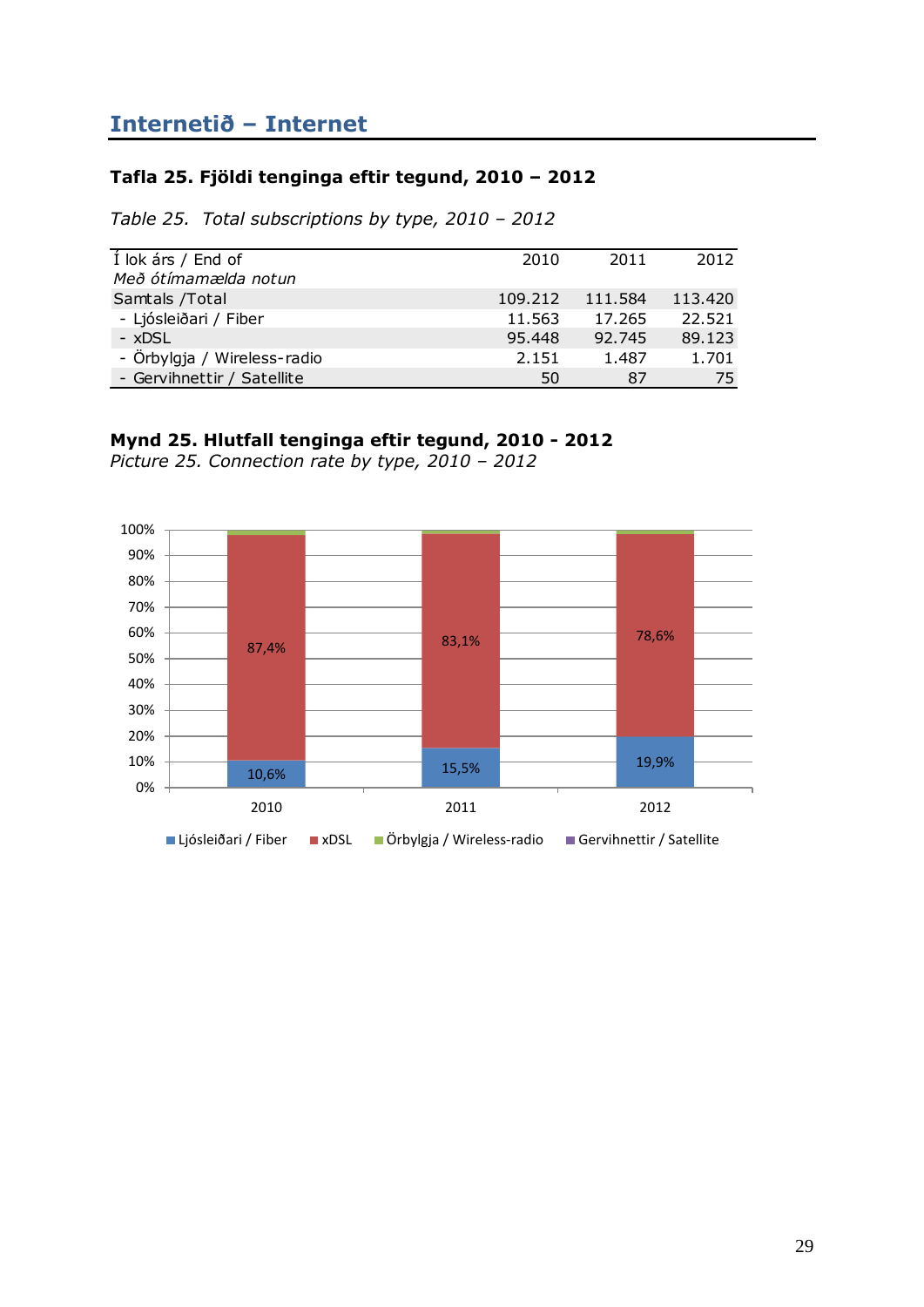### **Tafla 26. Fjöldi tenginga eftir fyrirtækjum, 2010 – 2012**

|                    |          | Fjöldi          |         |            | Markaðshlutdeild |        |
|--------------------|----------|-----------------|---------|------------|------------------|--------|
|                    |          | Number          |         |            | Market share     |        |
| Í lok árs / End of | 2010     | 2011            | 2012    | 2010       | 2011             | 2012   |
| Samtals / Total    |          | 109.212 111.584 | 113.420 |            | 100,0% 100,0%    | 100,0% |
| - Síminn           | 56.979   | 56.454          | 58.043  | 52,2%      | 50,6%            | 51,2%  |
| - Vodafone         | 33.220   | 35.498          | 35.387  | 30,4%      | 31,8%            | 31,2%  |
| - Tal              | 13.883   | 11.569          | 10.420  | 12,7%      | 10,4%            | 9,2%   |
| - Hringdu          | $\cdots$ | 2.579           | 4.441   | $\sim 100$ | 2,3%             | 3,9%   |
| - Aðrir / Others   | 5.130    | 5.484           | 5.129   | 4,7%       | 4,9%             | 4,5%   |

*Table 26. Total subscriptions by companies, 2010 – 2012*

## **Mynd 26. Markaðshlutdeild skipt eftir fyrirtækjum - 2012**

*Picture 26. Market share by companies – 2012*

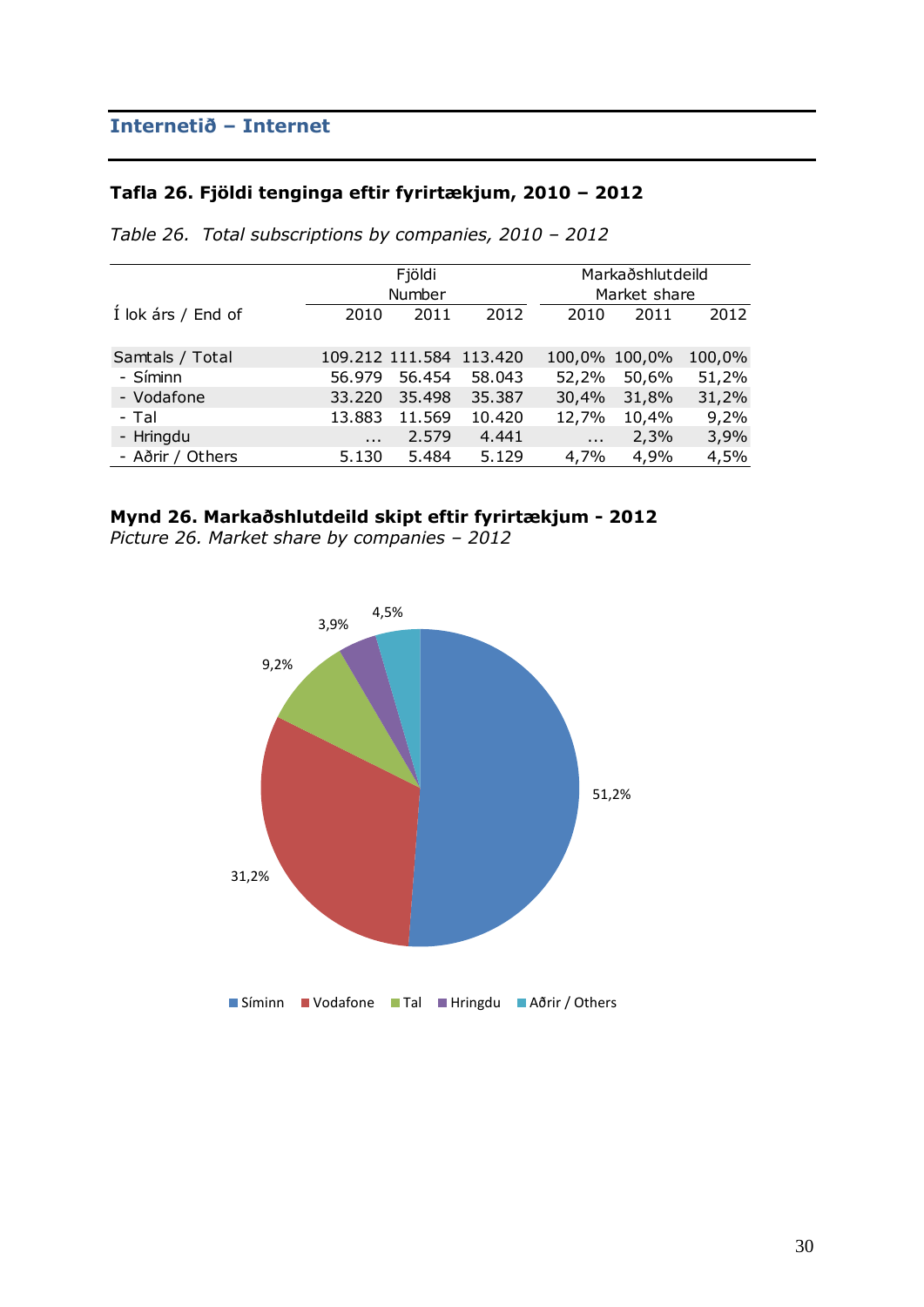# **Tafla 27. Fjöldi xDSL<sup>14</sup> tenginga eftir fyrirtækjum, 2010 – 2012**

|                    | Fjöldi |        |        |       | Markaðshlutdeild |        |
|--------------------|--------|--------|--------|-------|------------------|--------|
|                    |        | Number |        |       | Market share     |        |
| Í lok árs / End of | 2010   | 2011   | 2012   | 2010  | 2011             | 2012   |
|                    |        |        |        |       |                  |        |
| Samtals / Total    | 95.448 | 92.745 | 89.123 |       | 100,0% 100,0%    | 100,0% |
| - Síminn           | 56.730 | 56.105 | 57.343 | 59,4% | 60,5%            | 64,3%  |
| - Vodafone         | 23.204 | 22,424 | 19.328 | 24,3% | 24,2%            | 21,7%  |
| - Tal              | 12.979 | 9.607  | 8.223  | 13,6% | 10,4%            | 9,2%   |
| - Aðrir / Others   | 2.535  | 4.609  | 4.229  | 2,7%  | 5,0%             | 4,7%   |

*Table 27. Total xDSL subscriptions by companies, 2010 – 2012*

### **Mynd 27. Markaðshlutdeild skipt eftir fyrirtækjum - 2012**

*Picture 27. Market share by companies – 2012*



 $^{14}$  Háhraða Nettengingar, s.s. ADSL. Digital subscriber connections, e.g. ADSL, etc.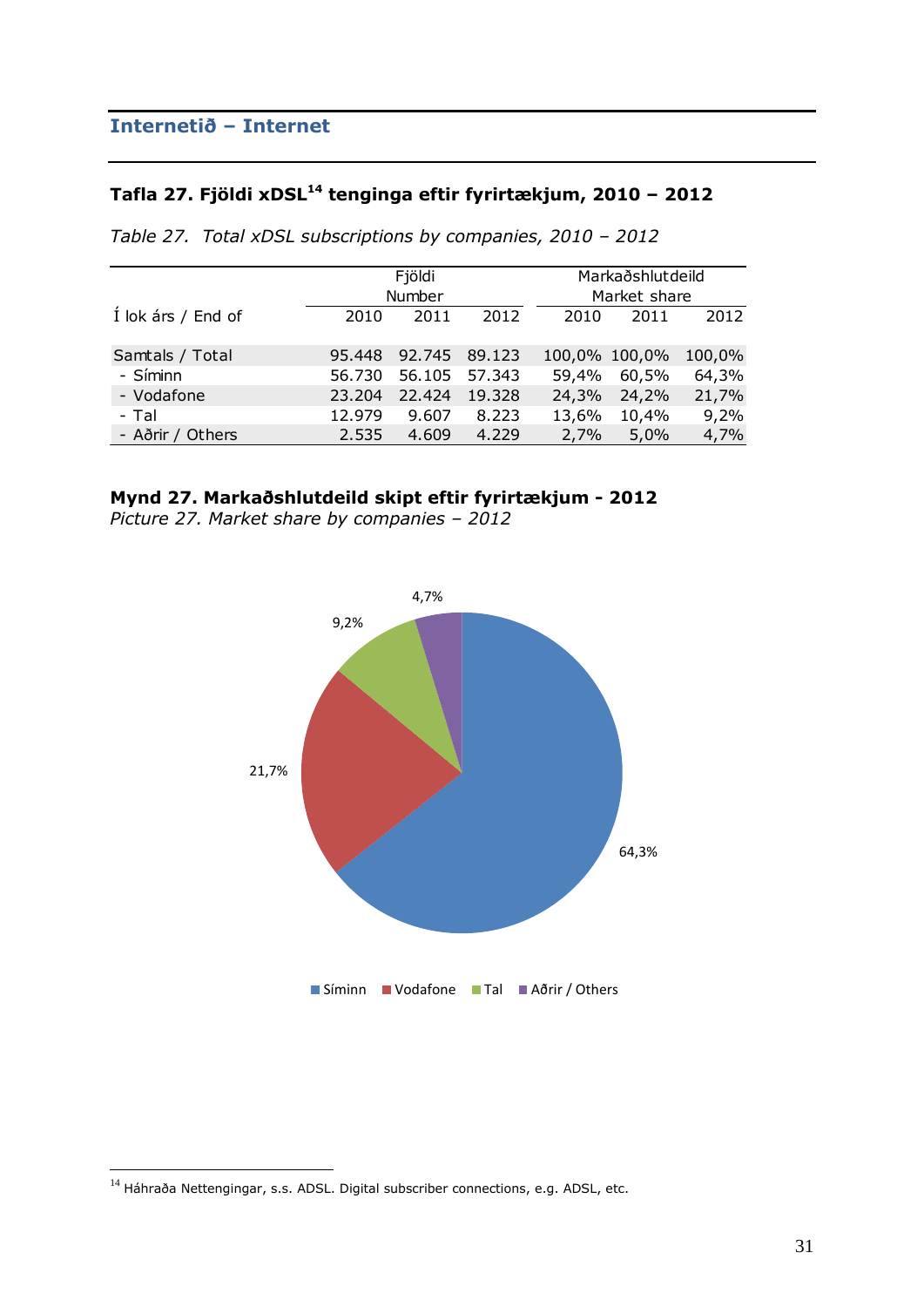# **Tafla 28. Fjöldi ljósleiðara<sup>15</sup> tenginga eftir fyrirtækjum, 2010 – 2012**

|                    | Fjöldi<br>Number |        |        | Markaðshlutdeild<br>Market share |        |        |        |
|--------------------|------------------|--------|--------|----------------------------------|--------|--------|--------|
| Í lok árs / End of | 2010             | 2011   | 2012   |                                  | 2010   | 2011   | 2012   |
| Samtals / Total    | 11.812           | 17.265 | 22.521 |                                  | 100,0% | 100,0% | 100,0% |
| - Vodafone         | 9.941            | 13.074 | 16.059 |                                  | 84,2%  | 75,7%  | 71,3%  |
| - Hringdu          | 249              | 1.219  | 2.902  |                                  | 2,1%   | 7,1%   | 12,9%  |
| - Tal              | 904              | 1.962  | 2.197  |                                  | 7,7%   | 11,4%  | 9,8%   |
| - Síminn           | 249              | 311    | 660    |                                  | 2,1%   | 1,8%   | 2,9%   |
| - Aðrir / Others   | 469              | 699    | 703    |                                  | 4,0%   | 4,0%   | 3,1%   |

*Table 28. Total fiber subscriptions by companies, 2010 – 2012*





 $^{15}$  Ljósleiðari að heimili eða byggingu. Fiber to the home or building.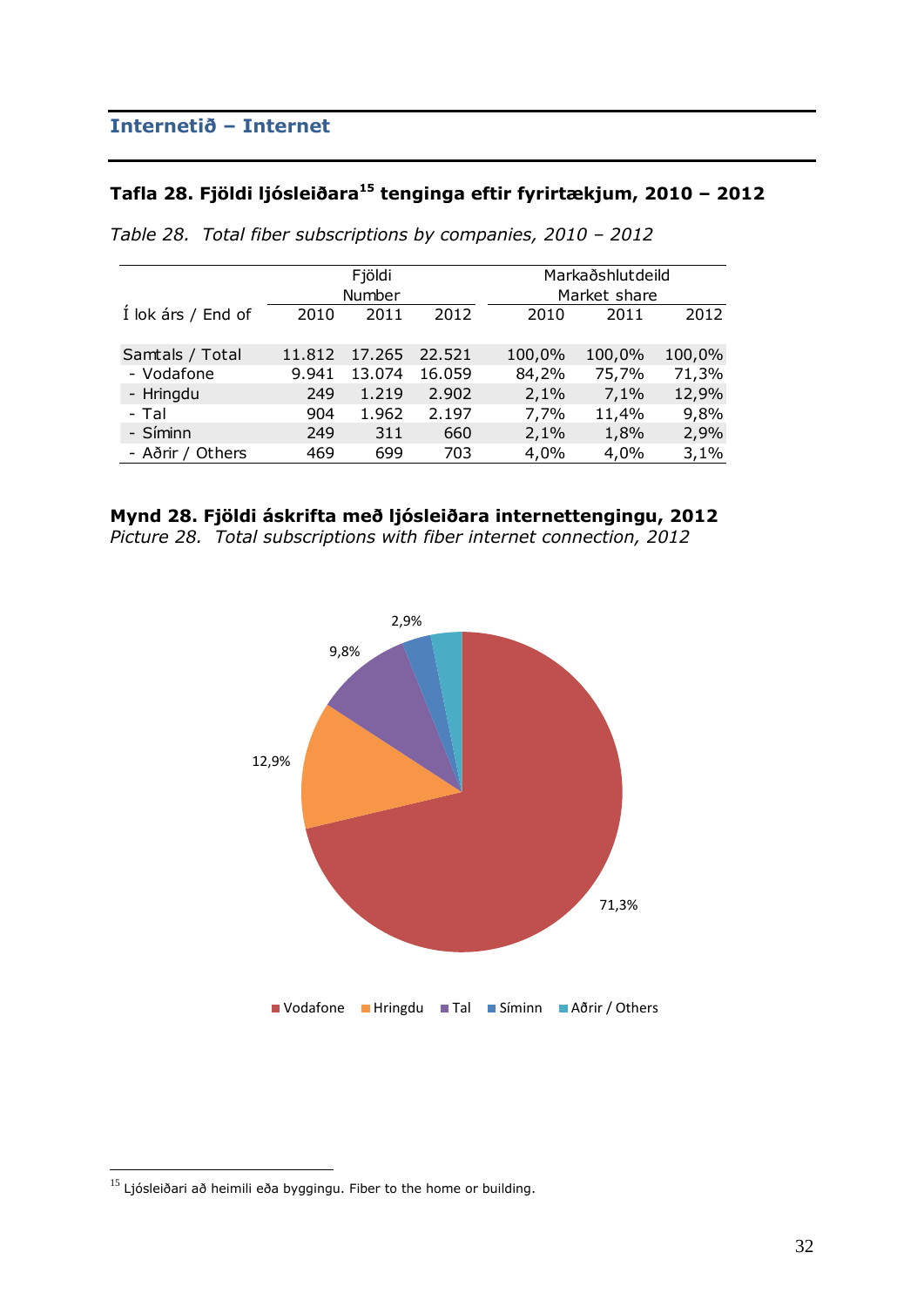# **Tafla 29. Fjöldi xDSL og ljósleiðara<sup>16</sup> internettenginga, 2000 – 2012**

|      |             |                      | % breyting milli ára / Year to year % change |          |
|------|-------------|----------------------|----------------------------------------------|----------|
|      | <b>xDSL</b> | Fiber                | <b>xDSL</b>                                  | Fiber    |
| 2000 | 2.591       | $\sim 100$           | $\cdots$                                     | $\cdots$ |
| 2001 | 10.618      | $\sim 100$           | 310%                                         | $\cdots$ |
| 2002 | 23.484      | $\sim$ $\sim$ $\sim$ | 121%                                         | $\cdots$ |
| 2003 | 39.502      | 60                   | 68%                                          | $\cdots$ |
| 2004 | 53.264      | 92                   | 35%                                          | 53%      |
| 2005 | 75.897      | 204                  | 42%                                          | 122%     |
| 2006 | 85.280      | 668                  | 12%                                          | 227%     |
| 2007 | 94.630      | 1.218                | 11%                                          | 82%      |
| 2008 | 98.762      | 2.615                | 4%                                           | 115%     |
| 2009 | 97.862      | 6.908                | $-1\%$                                       | 164%     |
| 2010 | 95.448      | 11.563               | $-2%$                                        | 67%      |
| 2011 | 92.745      | 17.265               | $-3%$                                        | 49%      |
| 2012 | 89.123      | 22.521               | $-4%$                                        | 30%      |

*Table 29. Total xDSL and fiber internet connection, 2000 – 2012*

#### **Mynd 29. Fjöldi xDSL og ljósleiðara internettenginga, 2000 – 2012**

*Picture 29. Total xDSL and fiber internet connection, 2000 – 2012*



 $^{16}$  Ljósleiðari að heimili eða byggingu. Fiber to the home or building.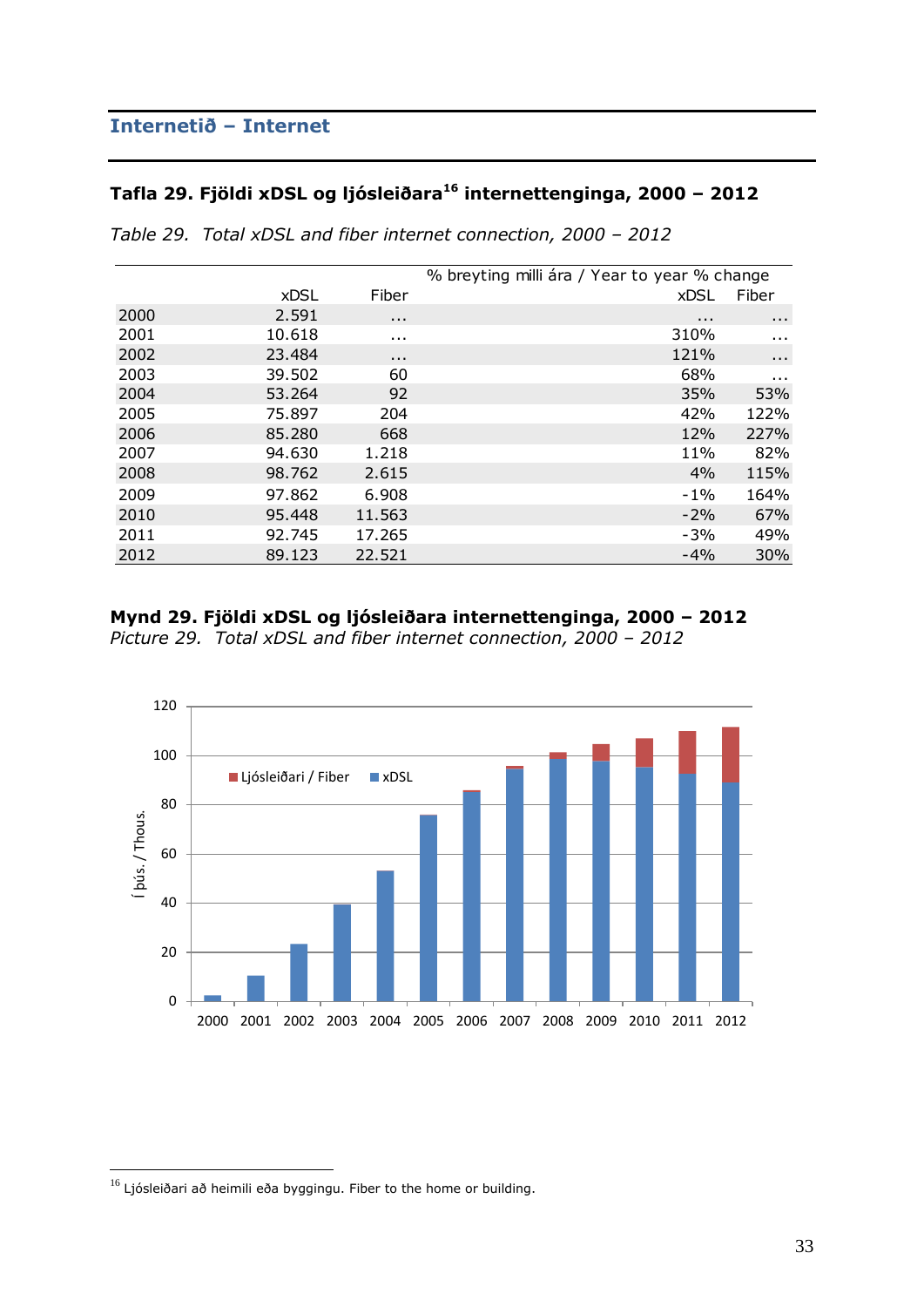$\overline{a}$ 

### **Tafla 30. Fjöldi xDSL tenginga eftir hraða tengingar<sup>17</sup>, 2010 - 2012**

*Table 30. Total xDSL subscriptions by connection speed, 2010 - 2012*

|                                    | Fjöldi<br>Number |        | Markaðshlutdeild<br>Market share |        |  |
|------------------------------------|------------------|--------|----------------------------------|--------|--|
| Í lok árs / End of                 | 2011             | 2012   | 2011                             | 2012   |  |
| Samtals / Total                    | 92.745           | 89.123 | 100,0%                           | 100,0% |  |
| - Minna en / Less than 10 Mbit/s   | 15.252           | 9.619  | 16,4%                            | 10,8%  |  |
| - Á milli / Between 10 - 50 Mbit/s | 77.493           | 79.504 | 83,6%                            | 89,2%  |  |

### **Mynd 30. Hlutfall xDSL tenginga eftir hraða tengingar, 2012**

*Picture 30. Total xDSL subscriptions by connection speed, 2012*



■ Minna en / Less than 10 Mbit/s ■ Á milli / Between 10 - 50 Mbit/s

 $^{17}$  Hraði á ADSL tengingum er auglýstur sem allt að 12 Mbit/s, allt að 50 Mbit/s fyrir VDSL tengingar, en endanlegur hraði til notenda fer eftir gæði línu og fjarlægð frá símstöð. Advertised speed of ADSL connection is up to 12 Mbit/s, up to 50 Mbit/s for VDSL, but actual throughput is dependent on quality of the line and distance from exchange.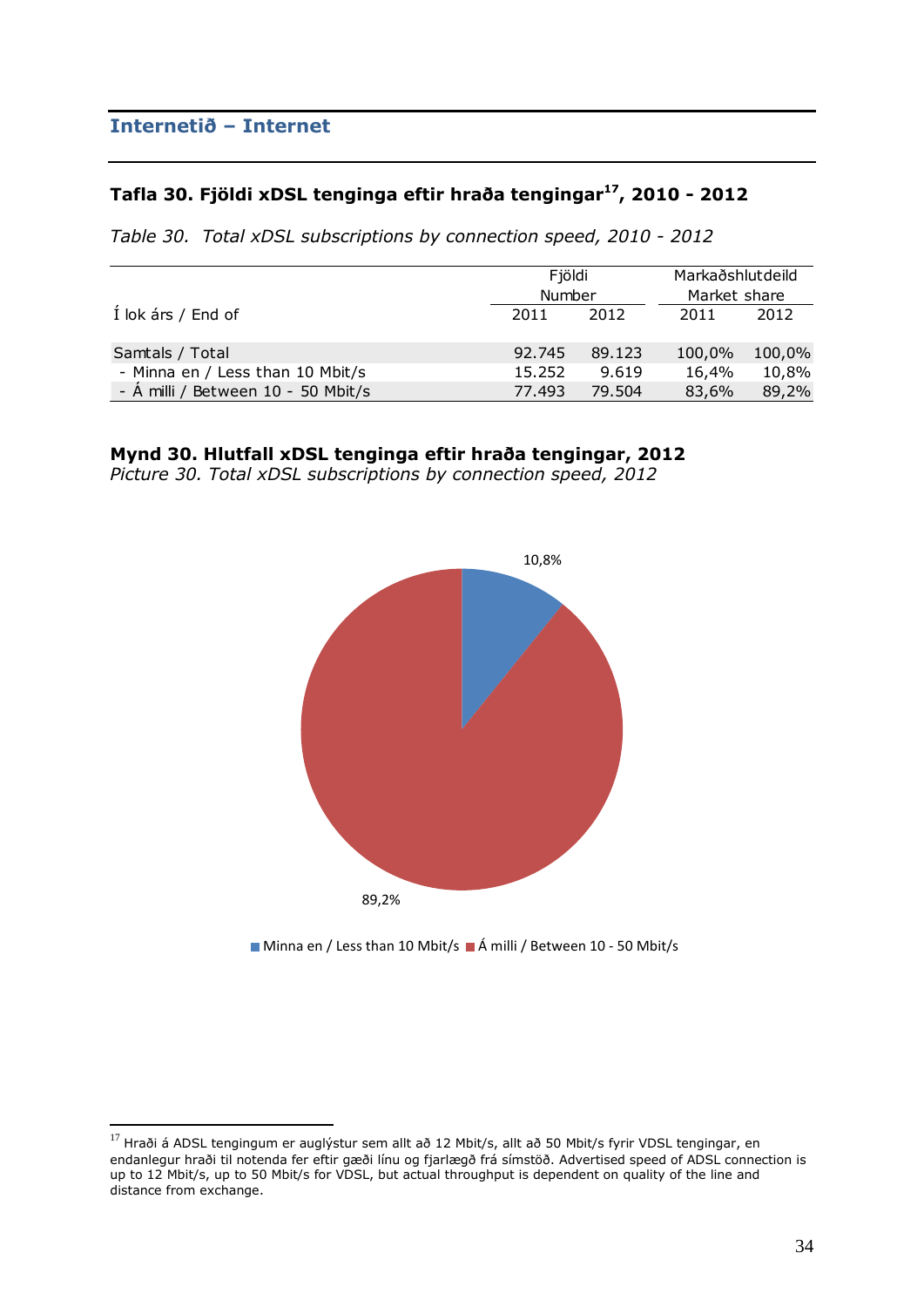# **Velta og fjárfesting – Revenue and Investment**

## **Tafla 31. Heildartekjur eftir fjarskiptastarfsemi<sup>18</sup>, 2010 – 2012**

*Table 31. Total income from telecommunication, 2010 – 2012*

| A ári / Per year                                                | 2010   | 2011   | 2012   |
|-----------------------------------------------------------------|--------|--------|--------|
| Í milljónum króna / In millions of krónur                       |        |        |        |
| Samtals / Total                                                 | 43.366 | 45.295 | 48.287 |
| - Fastanetið / Fixed network                                    | 6.395  | 6.422  | 6.622  |
| - Talsímarekstur / Fixed network phone                          | 6.868  | 7.005  | 6.620  |
| - Farsímarekstur / Mobile network                               | 14.865 | 15.616 | 16.305 |
| - Gagnafl. og Internet þjón./Data transfer and Internet service | 7.153  | 7.547  | 8.270  |
| - Aðrar tekjur / Other income                                   | 8.086  | 8.705  | 10.471 |

### **Mynd 31. Hlutfall heildartekna eftir fjarskiptastarfsemi - 2012**

*Picture 31. Total income from telecommunication – 2012*



 $18$  Viðskipti milli fyrirtækja innan sömu samstæðu hafa ekki verið felld út. Intra-group transactions have not been eliminated.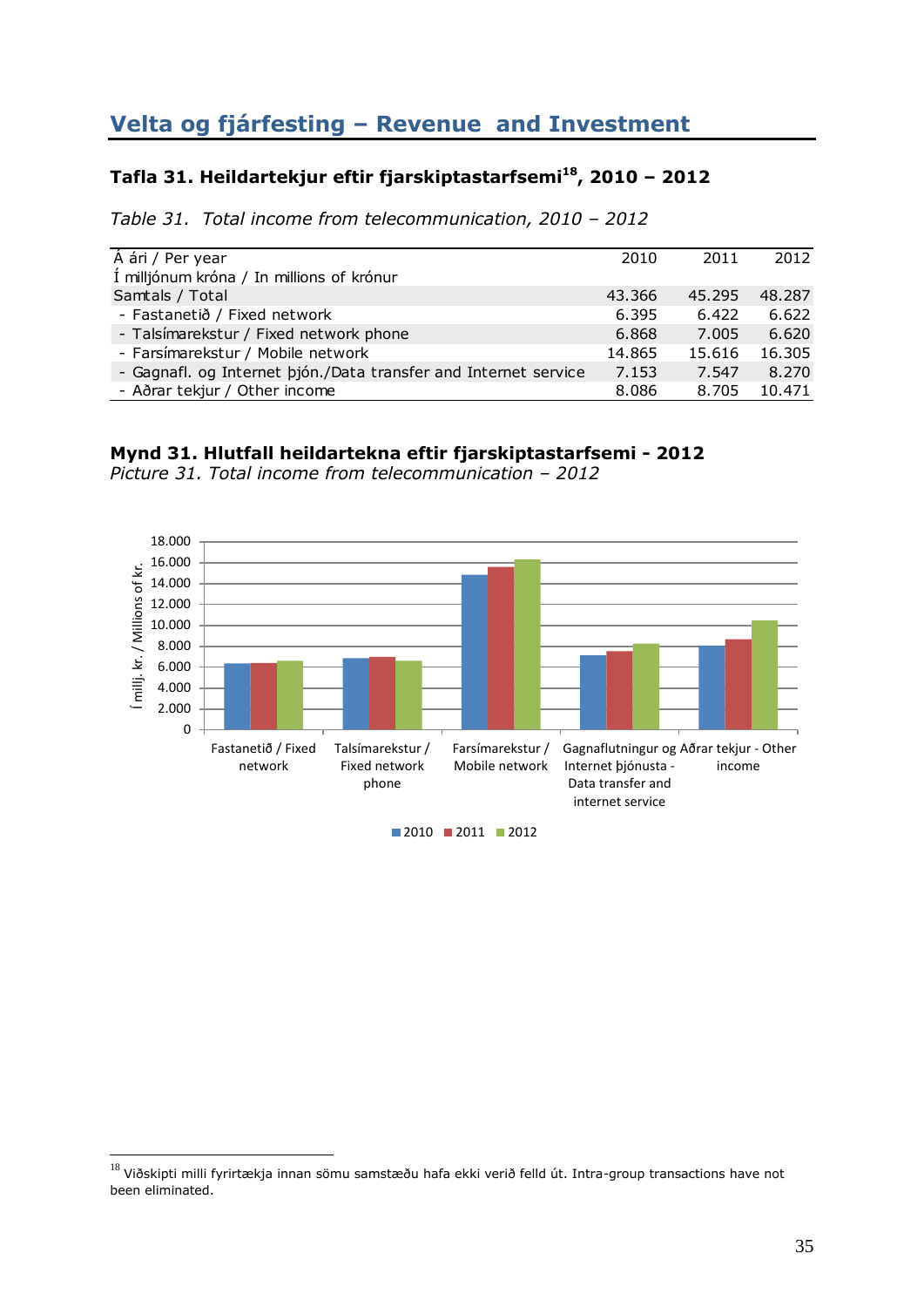## **Velta og fjárfesting – Revenue and Investment**

### **Tafla 32. Fjárfestingar eftir fjarskiptastarfsemi, 2010 – 2012**

*Table 32. Investment in telecommunication, 2010 – 2012*

| $\overline{A}$ ári / Per year                                     | 2010  | 2011        | 2012  |
|-------------------------------------------------------------------|-------|-------------|-------|
| Í milljónum króna / In millions of krónur                         |       |             |       |
| Samtals / Total                                                   |       | 5.264 5.007 | 5.913 |
| - Fastanetið / Fixed network                                      | 1.963 | 2.203       | 1.898 |
| - Talsímarekstur / Fixed network phone                            | 204   | 115         | - 62  |
| - Farsímarekstur / Mobile network                                 | 1.080 | 500         | 1.793 |
| - Gagnafl. og Internet þjón. - Data transfer and Internet service | 1.001 | 1.101       | 1.135 |
| - Stoðsvið / Support services                                     | 1.016 | 1.088       | 1.024 |

# **Mynd 32. Hlutfall fjárfestinga eftir fjarskiptastarfsemi - 2012**

*Picture 32. Investment in telecommunication – 2012*

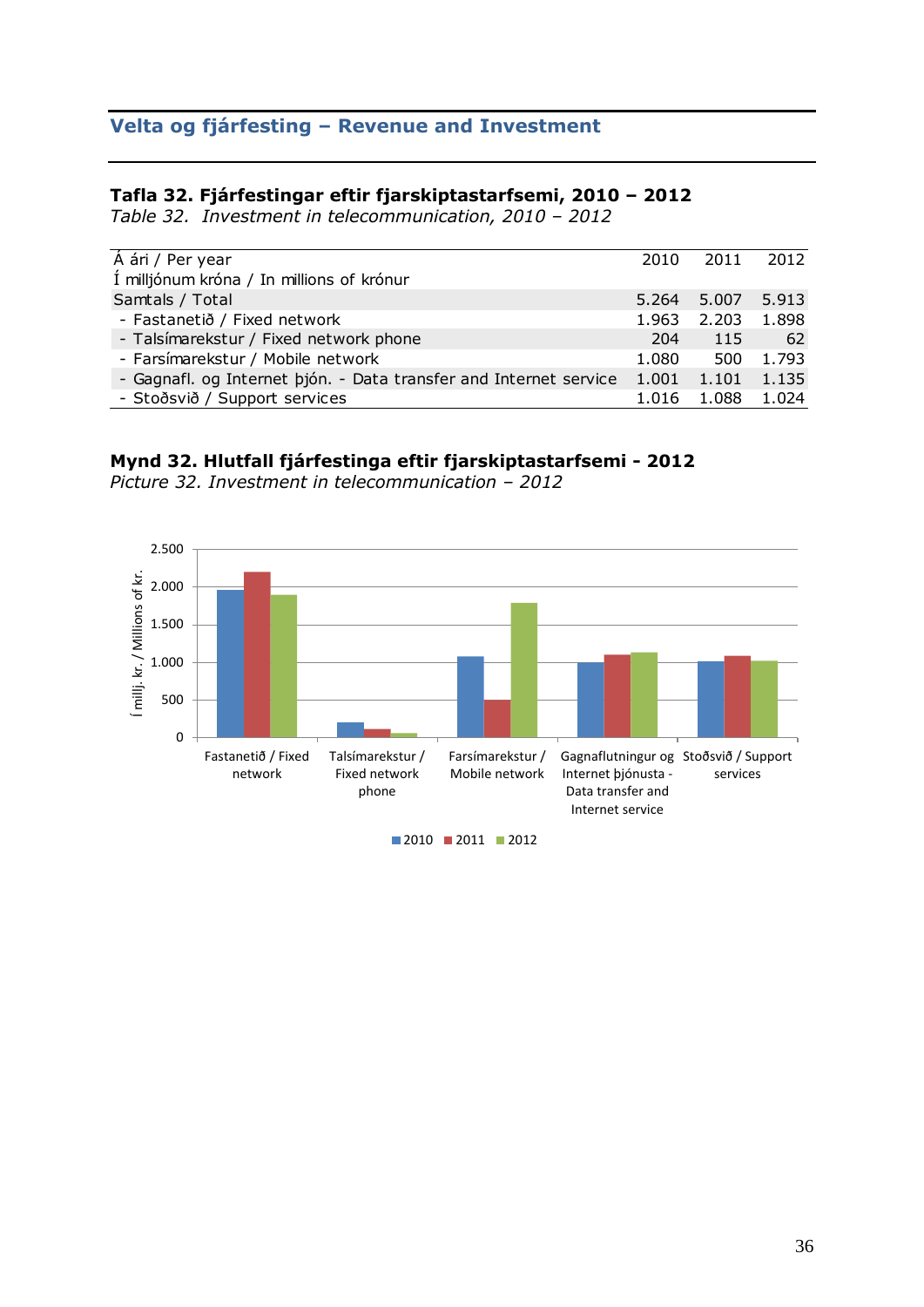# <span id="page-36-0"></span>**Skráð fyrirtæki á fjarskiptamarkaði – Licence holders in the electronic communications market**

## **Yfirlit yfir skráð fjarskiptafyrirtæki á Íslandi:**

Advania hf. **Gagnaflutnings**þjónusta Ábótinn ehf. Gagnaflutningsnet og -þjónusta Backbone ehf. Gagnaflutningsnet og -þjónusta Colt Lux Group Holding S.a.r.l. Gagnaflutningsþjónusta Datacell ehf. Gagnaflutningsþjónusta Equant á Islandi ehf. Gagnaflutningsþjónusta Farice ehf. Sestrengur Gagnaveitan ehf. **Films** Fjarskiptaþjónusta Gagnaveita Reykjavíkur ehf. Gagnaflutningsnet og -þjónusta Gagnaveita Skagafjarðar ehf. Gagnaflutningsþjónusta GlobalCall ehf. Talsímaþjónusta Gullskógar ehf. Talsímabjónusta Hringtorg ehf. Fjarskiptaþjónusta IMC Ísland ehf. **DCS 1800** farsímaþjónusta Irja ehf. Gagnaflutningsþjónusta Isavia ehf. Talþjónusta við flugvélar Kapalkerfi ehf. Kapalkerfis Lancelot BV Farsímanet- og þjónusta Ljós og gagnaleiðari ehf. Gagnaflutningsnet Magnavík ehf. **Gagnaflutnings**þjónusta

Alterna Tel ehf. Talsíma-, farsíma- og gagnaflutningsþjónusta A.T.C. Avant Telecom Consulting AG Talsíma- og gagnaflutningsþjónusta Bloomberg Finance L.P. Leigulínuþjónusta og almennt fjarskiptanet. Brimrún ehf. Gagnaflutningsþjónusta um gervitungl Davíð og Golíat ehf. Talsíma- og gagnaflutningsþjónusta DCN Hub ehf. Farsíma- og gagnaflutningsþjónusta DVD-Margmiðlun ehf. Rekstur breiðbandskerfis fyrir útvarpsdreifingu Emerald Atlant.is Ltd. Sæstrengur og gagnaflutningsþjónusta Fjarskipti ehf. Fjarskiptaþjónusta og fjarskiptanet/TETRA Fjölnet ehf. Talsíma-, gagnaflutningsþjónusta og fjarskiptanet Fónn ehf. Talsíma-, gagnaflutningsþjónusta og fjarskiptanet Hátíðni hf. Talsíma-, gagnaflutningsþjónusta og fjarskiptanet Hringdu ehf. Talsíma- og gagnaflutningsþjónusta Hringiðan ehf./Vortex Inc. Talsíma-, gagnaflutningsþjónusta og fjarskiptanet IceCell ehf. DCS 1800 farsímaþjónusta og VOIP þjónusta iCell ehf. GSM, talsímaþjónusta, gagnaflutningsþjónusta o.fl. Internet á Íslandi hf. Fjarskiptanet, talsíma- og gagnaflutningsþjónusta IP fjarskipti ehf. (Tal) Talsíma-, gagnaflutningsþjónusta og stafrænt sjónvarp Já upplýsingaveitur ehf. Útg. síma- og vistfangaskrár. Símauppl.þjónusta Kukl ehf. Talsíma-, gagnaflutningsþjónusta og fjarskiptanet Kvíaholt ehf. Talsíma- og gagnaflutningsþjónusta Landhelgisgæsla Íslands Rekstur og útleiga NATO ljósleiðarastrengs Martölvan ehf. Talsíma, gagnaflutningsþjónusta og fjarskiptanet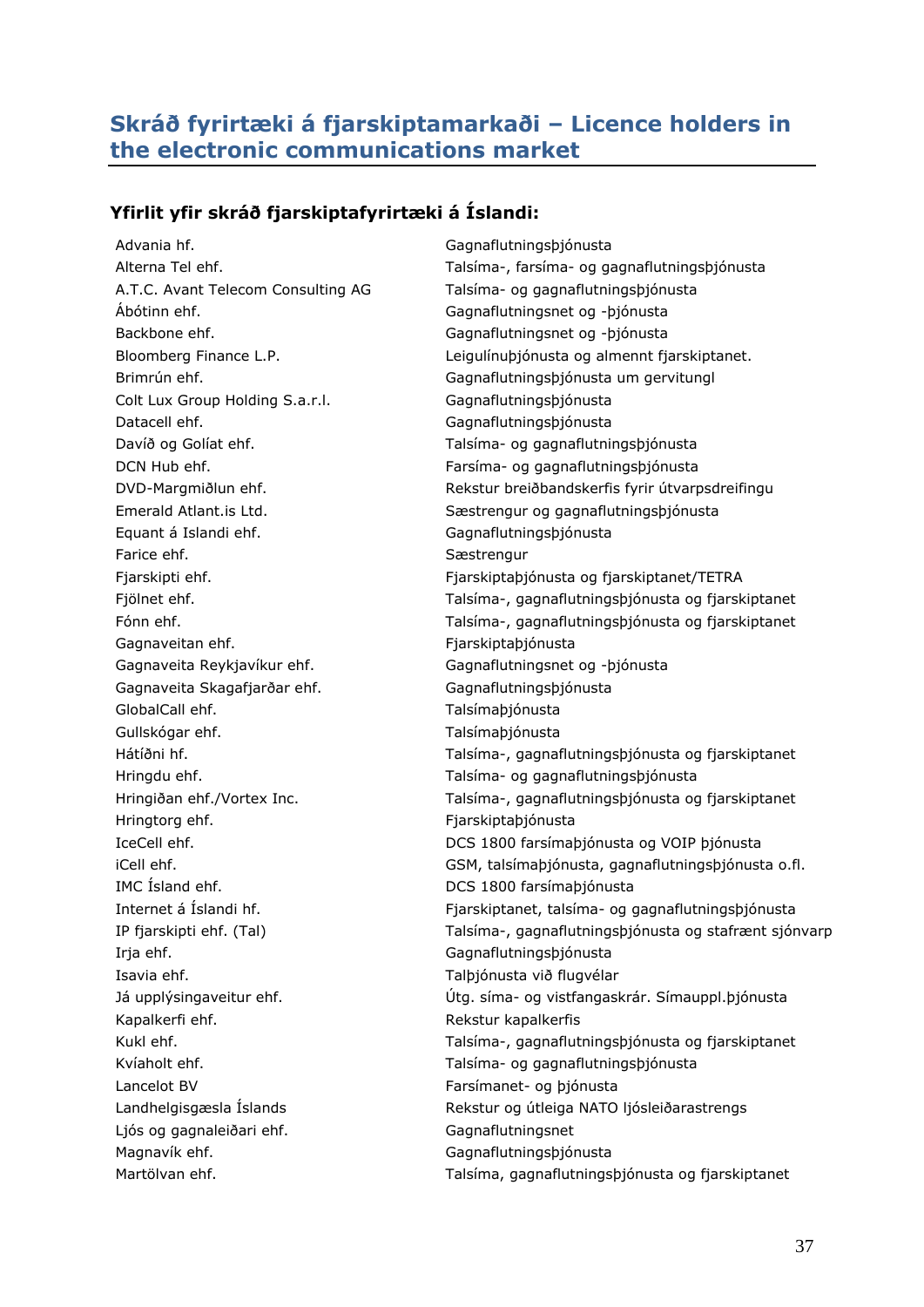Material ehf. Gagnaflutningsþjónusta Míla ehf. **Fjarskiptanet** Neyðarlínan hf. Talsímaþjónusta/neyðarsímsvörun Nova ehf. Talsíma- og gagnaflutningsþjónusta NyX ehf. **Gagnaflutnings**þjónusta Nýherji hf. **Gagnaflutnings**þjónusta OnAir. S.A.R.L. Farsímaþjónusta um borð í flugvélum (MCA) Opin kerfi ehf. Gagnaflutningsþjónusta Orkufjjarskipti hf. Fjarskiptanet Packet ehf. Gagnaflutningsnet og -þjónusta Radíó ehf. - Íslensk fjarskipti Fjarskiptabjónusta Ríkisútvarpið ohf. Til einnar egga er einnar Fjarskiptaþjónusta: Hljóðvarp og sjónvarp Símafélagið ehf. Talsímaþjónusta og fjarskiptanet Síminn hf. Talsímaþjónusta, GSM, gagnaflutningsnet o.fl. Sjónvarpsmiðstöðin ehf. Gagnaflutningsþjónusta Snerpa ehf. Fjarskiptanet/ tal- og gagnaflutningsþjónusta Stykkishólmsbær Gagnaflutningsnet Svar tækni ehf. Fjarskiptaþjónusta Tele Greenland A/S Sæstrengur Tengir ehf. Ljósleiðaranet Tæknimiðlun ehf. **Gagnaflutnings**þjónusta Tölvu- og rafeindaþjónusta Suðurlands ehf. Gagnaflutningsþjónusta Tölvun ehf. Gagnaflutningsnet og -þjónusta Tölvustoð ehf. **Gagnaflutnings**þjónusta Þekking - Tristan hf. Gagnaflutningsnet og -þjónusta Örugga símafélagið ehf. Talsímaþjónusta og fjarskiptanet Öryggisfjarskipti ehf. Fjarskiptaþjónusta og fjarskiptanet/TETRA

Nepal hugbúnaður Gagnaflutningsþjónusta og þráðlaust fjarskiptanet Netsamskipti ehf. Talsíma-, gagnaflutningsþjónusta og fjarskiptanet Softverk ehf. Talsíma-, gagnaflutningsþjónusta og fjarskiptanet TSC ehf. Talsíma-, gagnaflutningsþjónusta og fjarskiptanet

### *Overview over licence holders in the electronic communications market:*

| Advania hf.                        | Data transmission service                     |
|------------------------------------|-----------------------------------------------|
| Alterna Tel ehf.                   | Voice telephony, mobile and data transmission |
| A.T.C. Avant Telecom Consulting AG | Voice telephony and data transmission         |
| Ábótinn ehf.                       | Data transmission and service                 |
| Backbone ehf.                      | Data transmission and service                 |
| Bloomberg Finance L.P.             | Leased line and network                       |
| Brimrún ehf.                       | Data transmission via satellite               |
| Colt Lux Group Holding S.a.r.l.    | Data transmission service                     |
| Datacell ehf.                      | Data transmission services                    |
| Davíð og Golíat ehf.               | Voice telephony and data transmission         |
| DCN Hub ehf.                       | Mobile and data transmission services         |
| DVD-Margmiðlun ehf.                | Broadcast cable network                       |
| Emerald Atlant. is Ltd.            | Submarine cable and data transmission service |
| Equant á Íslandi ehf.              | Data transmission service                     |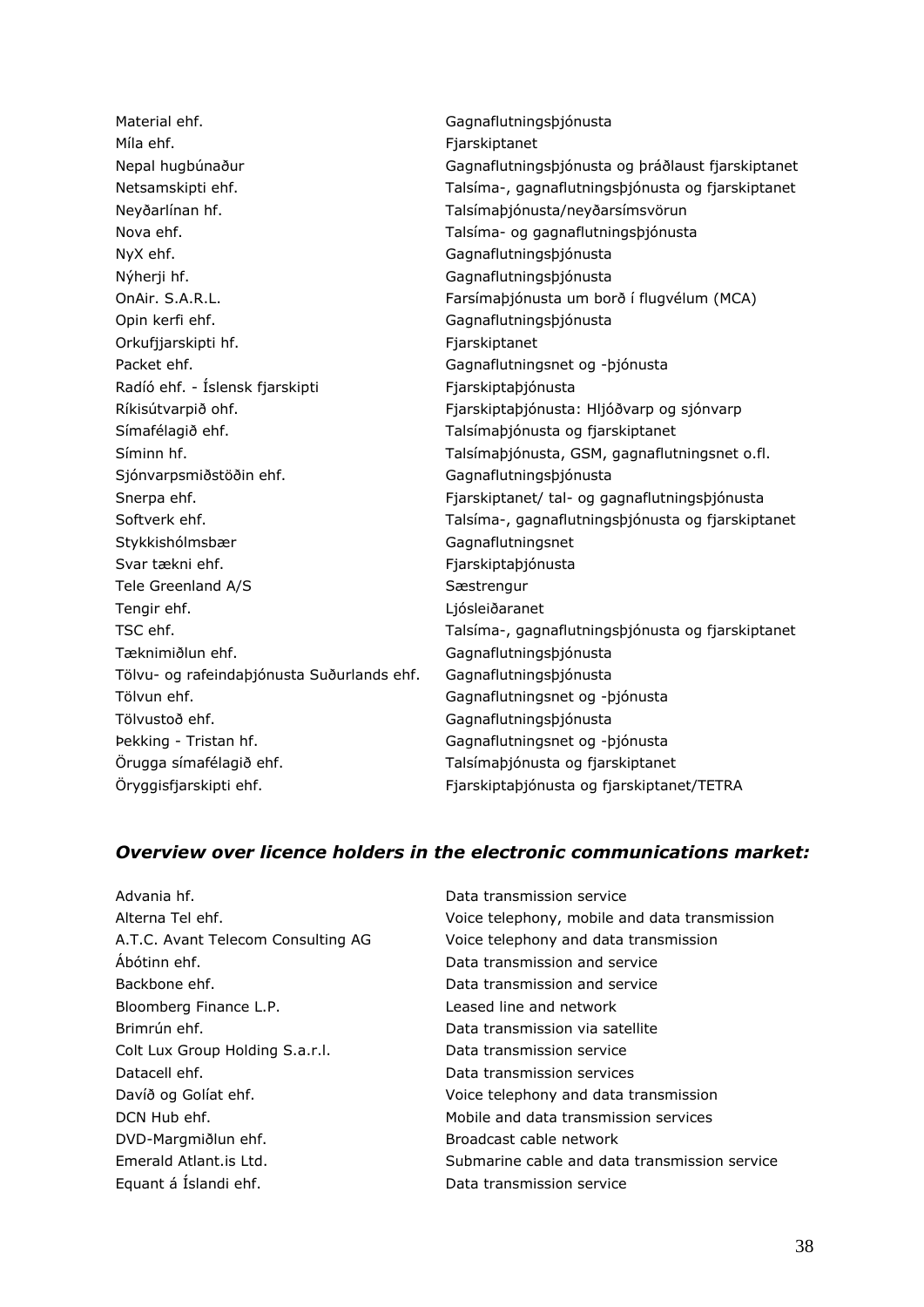Farice hf. Submarine cable Gagnaveitan ehf. Telecommunication service Gagnaveita Reykjavíkur ehf. Data transmission and service Gagnaveita Skagafjarðar ehf. Data transmission service GlobalCall ehf. The Contract of the Contract of Voice telephony Gullskógar ehf. voice telephony IMC Ísland ehf. Mobile DSC 1800 Irja ehf. Data transmission Kapalkerfi ehf. The state of the Cable network Lancelot BV Mobile network and services Magnavík ehf. Data transmission service Material ehf. Data transmission service Míla ehf. Network NyX ehf. Data transmission Nýherji hf. Data transmission Opin kerfi ehf. Data transmission service Packet ehf. Data transmission and service Radíó ehf. - Íslensk fjarskipti Telecommunication service Símafélagið ehf. Voice telephony and network Sjónvarpsmiðstöðin ehf. Data transmission service

Fjarskipti ehf. Voice telephony, mobile, data transmission and network Fjölnet ehf. Voice telephony, data transmission and network Fónn ehf. Voice telephony, data transmission and network Hátíðni hf. Voice telephony, data transmission and network Hringdu ehf. Voice telephony and data transmission service Hringiðan ehf./Vortex Inc. Voice telephony, data transmission and network Hringtorg ehf. Electronic communication services IceCell ehf. Mobile DSC 1800 and VOIP service iCell ehf. Voice telephony, mobile, data transmission and network Internet á Íslandi hf. Network, voice telephony and data transmission IP fjarskipti ehf. (Tal) Telephony, data transmission and digital television Isavia ehf. Voice transmission service for aircrafts Já upplýsingaveitur ehf. Publication of directories, directory enquiry service Kukl ehf. Voice telephony, data transmission and network Kvíaholt ehf. Voice telephony and data transmission service Landhelgisgæsla Íslands **Management and lease of NATO**'s optical fibre network Ljós og gagnaleiðari ehf.  $\overline{\phantom{a}}$  Data transmission service and network Martölvan ehf. Voice telephony, data transmission and network Nepal hugbúnaður Data transmission service and wireless data transmission Netsamskipti ehf. Voice telephony, data transmission and network Neyðarlínan hf. Voice telephony - emergency service Nova ehf. Voice telephony and data transmission OnAir S.A.R.L Mobile communication service on aircraft (MCA) Orkufjarskipti hf. Electronic communication network Ríkisútvarpið ohf. Transmission of radio and television signals Síminn hf. Voice telephony, mobile, data transmission and network Snerpa ehf. Network, voice telephony and data transmission Softverk ehf. Voice telephony, mobile, data transmission and network Stykkishólmsbær Data transmission network